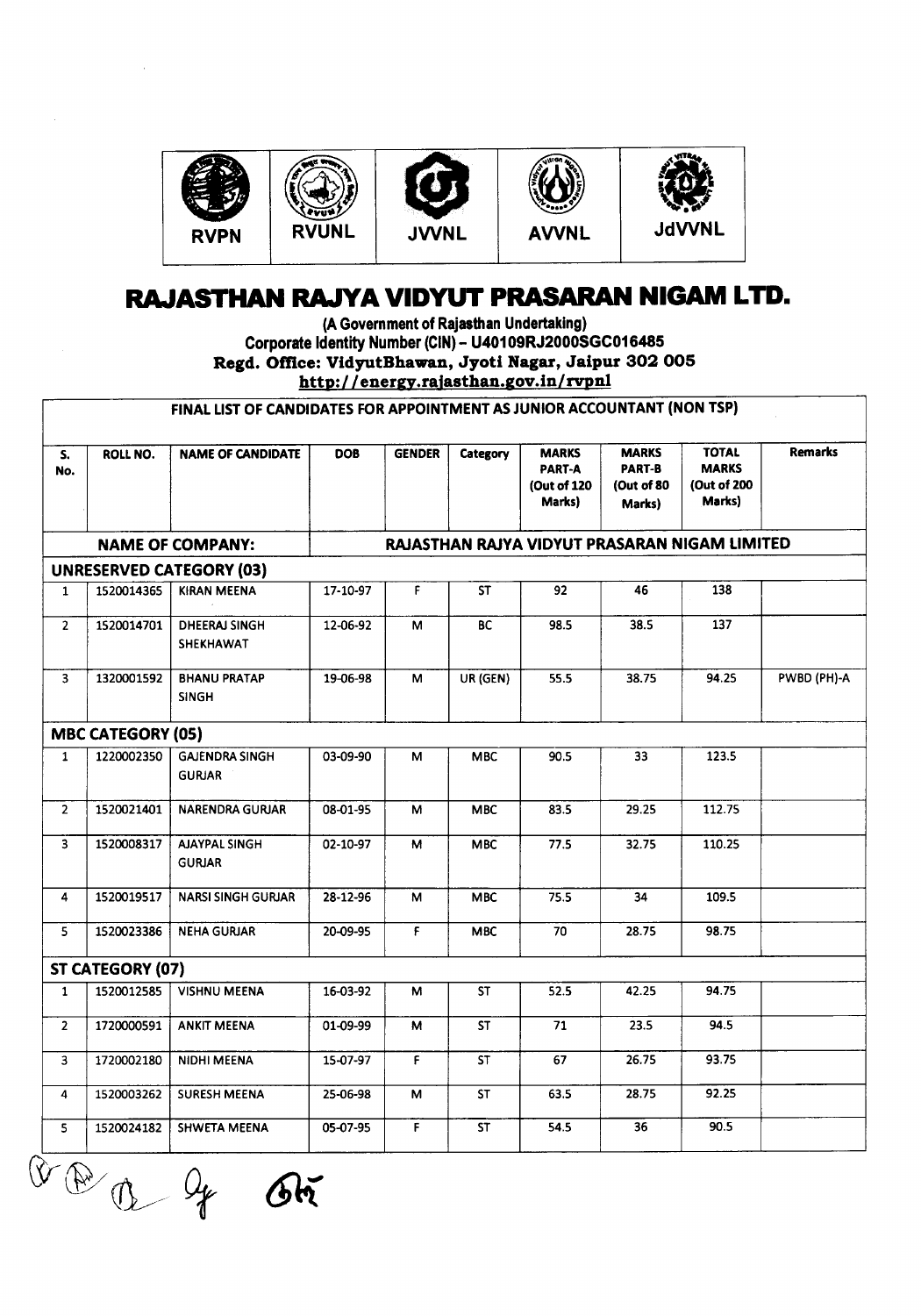| 6              | 1520025094               | <b>VIMLESH MEENA</b>                    | 11-02-99 | м            | <b>ST</b>  | 58   | 31    | 89                                           |                   |
|----------------|--------------------------|-----------------------------------------|----------|--------------|------------|------|-------|----------------------------------------------|-------------------|
| $\overline{7}$ | 1820002870               | PRAVESH KUMAR<br><b>MEENA</b>           | 02-07-76 | м            | ST         | 28.5 | 30.25 | 58.75                                        | <b>IN-SERVICE</b> |
|                | <b>EWS CATEGORY (15)</b> |                                         |          |              |            |      |       |                                              |                   |
| $\mathbf{1}$   | 1520016535               | ASHISH KHANDELWAL                       | 07-10-97 | М            | <b>EWS</b> | 97   | 34    | 131                                          |                   |
| $\overline{2}$ | 1520023624               | <b>KAMLESH KUMAR</b><br><b>SHARMA</b>   | 07-04-92 | M            | EWS        | 92.5 | 37.25 | 129.75                                       |                   |
| 3              | 1620002367               | AMIT UPADHAYAY                          | 11-12-89 | M            | <b>EWS</b> | 95   | 34.25 | 129.25                                       |                   |
| 4              | 1620002663               | <b>BHARAT DHOOT</b>                     | 01-07-92 | М            | <b>EWS</b> | 96.5 | 29.75 | 126.25                                       |                   |
| 5              | 1520002876               | <b>ANKIT SINGHAL</b>                    | 20-02-95 | М            | EWS        | 88.5 | 36.5  | 125                                          |                   |
| 6              | 1520011817               | <b>CHETAN KUMAR</b><br><b>SAMADHIYA</b> | 11-04-95 | М            | <b>EWS</b> | 69.5 | 55.5  | 125                                          |                   |
| $\overline{7}$ | 1520011770               | <b>NATWAR SINGH</b>                     | 12-10-94 | M            | <b>EWS</b> | 90.5 | 34.25 | 124.75                                       |                   |
| 8              | 1520011289               | AYUSHI GAUTTAM                          | 20-03-96 | F.           | <b>EWS</b> | 82.5 | 42    | 124.5                                        |                   |
| 9              | 1520000805               | <b>MAYANK AGARWAL</b>                   | 29-11-99 | М            | <b>EWS</b> | 71   | 53    | 124                                          |                   |
| 10             | 1520018551               | <b>EKTA JAIN</b>                        | 02-12-93 | F.           | <b>EWS</b> | 84.5 | 39.25 | 123.75                                       |                   |
| 11             | 1420003526               | <b>RATAN SINGH</b>                      | 05-07-95 | м            | <b>EWS</b> | 89.5 | 34.25 | 123.75                                       |                   |
| 12             | 1520006288               | <b>ANSHUL GOYAL</b>                     | 07-10-97 | М            | <b>EWS</b> | 78   | 45.75 | 123.75                                       |                   |
| 13             | 1720003646               | <b>ANKIT SHARMA</b>                     | 06-08-96 | М            | <b>EWS</b> | 79   | 44.5  | 123.5                                        |                   |
| 14             | 1420003159               | <b>VAISHNAVI SHARMA</b>                 | 22-05-99 | F.           | <b>EWS</b> | 50.5 | 71.5  | 122                                          |                   |
| 15             | 1620002823               | KAVITA VASWANI                          | 10-06-86 | F.           | <b>EWS</b> | 62   | 17.75 | 79.75                                        | <b>WIDOW</b>      |
|                | <b>NAME OF COMPANY:</b>  |                                         |          |              |            |      |       | RAJASTHAN RAJYA VIDYUT UTPADAN NIGAM LIMITED |                   |
|                |                          | <b>UNRESERVED CATEGORY (15)</b>         |          |              |            |      |       |                                              |                   |
| 1              | 1520005767               | <b>RAHUL KUMAR</b>                      | 18-08-97 | м            | UR (GEN)   | 97.5 | 38    | 135.5                                        |                   |
| $\mathbf{2}$   | 1620003254               | <b>VRAJESH OJHA</b>                     | 26-05-98 | M            | UR (GEN)   | 97   | 33.25 | 130.25                                       |                   |
| 3              | 1520002005               | <b>GUNJAN SHEKHAWAT</b>                 | 23-04-96 | F.           | UR (GEN)   | 86   | 43.75 | 129.75                                       |                   |
| 4              | 1420000857               | <b>MAYANK PAREEK</b>                    | 24-10-94 | М            | UR (GEN)   | 85   | 43.25 | 128.25                                       |                   |
| 5              | 1620000562               | <b>PRAVEEN</b><br><b>CHOUDHARY</b>      | 04-04-97 | М            | UR (GEN)   | 92.5 | 35.75 | 128.25                                       |                   |
|                | 1520004020               | PRIYANKA KANWAR                         | 28-08-96 | $\mathbf{F}$ | UR (GEN)   | 82   | 46    | 128                                          |                   |
| 6              |                          |                                         |          |              | UR (GEN)   | 92   | 35.75 | 127.75                                       |                   |
| 7.             | 1520009489               | <b>KUNAL SANGHI</b>                     | 08-08-88 | M            |            |      |       |                                              |                   |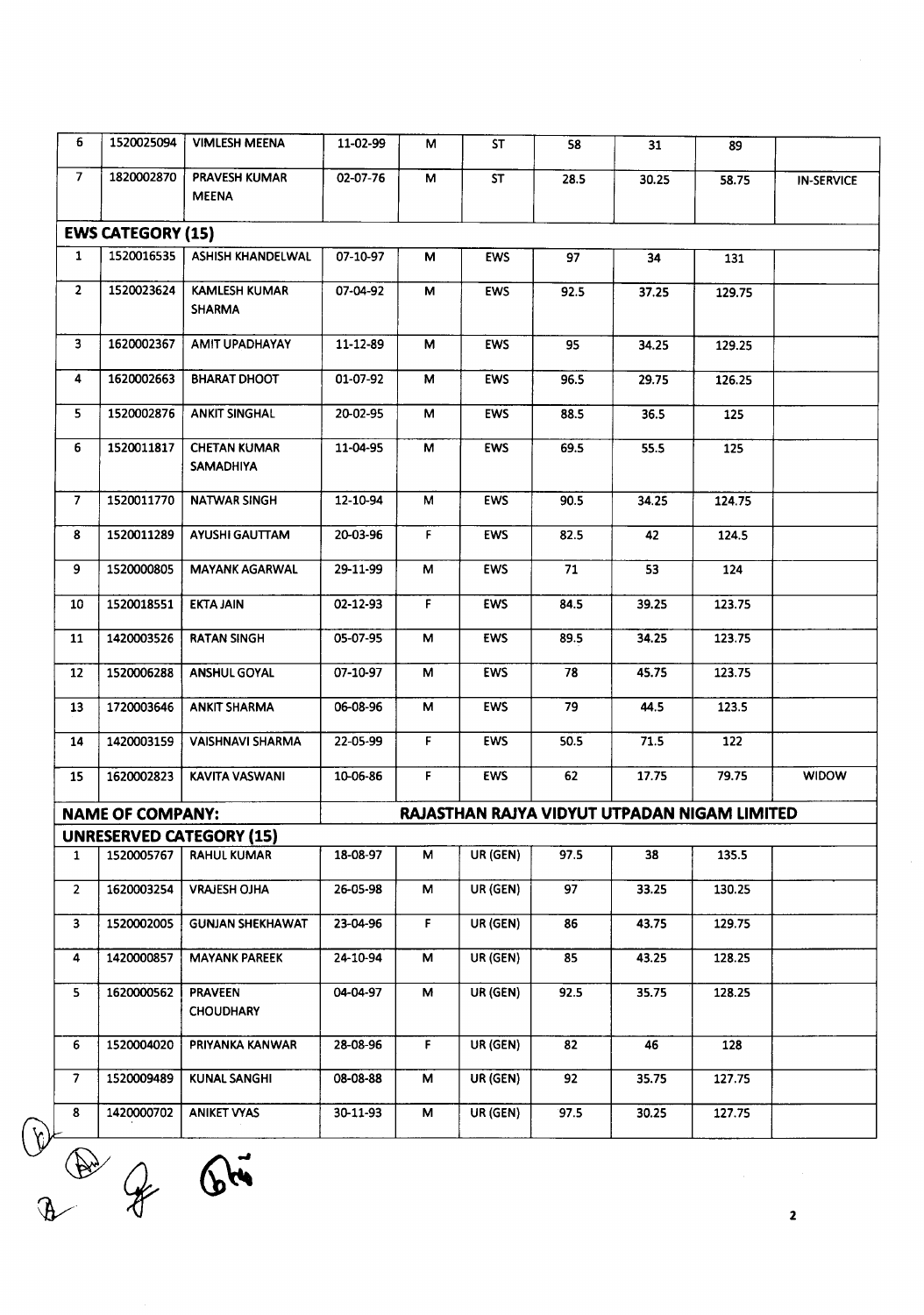| 9              | 1520000660               | RAHUL BADAYA                          | 14-11-86 | M            | UR (GEN) | 85   | 42.5  | 127.5  |                                                   |
|----------------|--------------------------|---------------------------------------|----------|--------------|----------|------|-------|--------|---------------------------------------------------|
| 10             | 1520010923               | MOHAN LAL JAT                         | 08-12-91 | м            | BC.      | 92   | 35.5  | 127.5  |                                                   |
| 11             | 1520006298               | <b>RAVINDRA KUMAR</b><br><b>MALAV</b> | 06-06-93 | м            | BC.      | 80   | 47.5  | 127.5  |                                                   |
| 12             | 1620003272               | <b>SAKSHI SINGHAL</b>                 | 07-03-93 | F            | EWS.     | 75   | 25    | 100    | <b>DIVORCEE</b><br><b>AGAINST</b><br><b>WIDOW</b> |
| 13             | 1520016787               | PINKY SHARMA                          | 01-06-97 | $\mathsf F$  | UR (GEN) | 70.5 | 19.75 | 90.25  | PWBD(PH)-A                                        |
| 14             | 1520016838               | LUV KUMAR GUPTA                       | 09-10-87 | М            | UR (GEN) | 62   | 26    | 88     | PWBD(PH)-D&E                                      |
| 15             | 1320000796               | <b>ABHISHEK JAIN</b>                  | 10-07-01 | М            | UR (GEN) | 27   | 16.5  | 43.5   | PWBD(PH)-B                                        |
|                | <b>BC CATEGORY (10)</b>  |                                       |          |              |          |      |       |        |                                                   |
| $\mathbf{1}$   | 1620003048               | <b>MAHENDRA</b><br><b>CHOUDHARY</b>   | 20-07-98 | м            | BC.      | 75   | 52    | 127    |                                                   |
| $\overline{2}$ | 1420000463               | <b>NAVEEN KUMAR</b>                   | 28-10-93 | M            | BC.      | 82.5 | 44    | 126.5  |                                                   |
| $\mathbf{3}$   | 1520003093               | <b>HEMANT KUMAR</b><br>RANKAWAT       | 01-08-89 | M            | BC.      | 84   | 42.25 | 126.25 |                                                   |
| 4              | 1520013359               | <b>RAJESH CHOUDHARY</b>               | 10-07-96 | M            | BC.      | 74.5 | 51.75 | 126.25 |                                                   |
| 5              | 1420003035               | <b>ANKITA SONI</b>                    | 18-01-95 | F            | BC.      | 92   | 32.5  | 124.5  |                                                   |
| 6              | 4220000378               | <b>SUMAN PENSIA</b>                   | 17-08-95 | $\mathbf{F}$ | BC.      | 75   | 48.5  | 123.5  |                                                   |
| $\overline{7}$ | 1520008431               | <b>UMESH KUMAR</b><br><b>APURWA</b>   | 13-11-84 | M            | BC.      | 65   | 38.75 | 103.75 | PWBD-C                                            |
| 8              | 1420002665               | <b>DEVENDER</b>                       | 01-05-92 | M            | BC.      | 60.5 | 30.75 | 91.25  | <b>IN-SERVICE</b>                                 |
| 9              | 1420001242               | <b>EMI CHAND VERMA</b>                | 06-07-81 | M            | BC.      | 39   | 31    | 70     | <b>IN-SERVICE</b>                                 |
| 10             | 4220000308               | <b>RITU</b>                           | 27-08-93 | F            | BC.      | 29   | 28.5  | 57.5   | <b>DIVORCEE</b><br>AGAINST<br><b>WIDOW</b>        |
|                | <b>MBC CATEGORY (02)</b> |                                       |          |              |          |      |       |        |                                                   |
| $\mathbf{1}$   | 2020000899               | <b>VINEET CHOUHAN</b>                 | 02-09-80 | M            | MBC.     | 82   | 26.75 | 108.75 |                                                   |
| $\overline{2}$ | 1520009329               | <b>UMESH DHABAI</b>                   | 16-12-94 | M            | MBC.     | 61   | 46.25 | 107.25 |                                                   |
|                | <b>SC CATEGORY (07)</b>  |                                       |          |              |          |      |       |        |                                                   |
| $\mathbf{1}$   | 1520016643               | POOJA VERMA                           | 08-08-94 | F.           | SC.      | 70   | 43.25 | 113.25 |                                                   |
| $\overline{2}$ | 1620000149               | <b>SHISHIR</b>                        | 23-06-92 | M            | SC.      | 72.5 | 38    | 110.5  |                                                   |
|                |                          |                                       |          |              |          |      |       |        |                                                   |

 $V^p$  .  $\bigcap_{\alpha\in\mathbb{Z}}$  .

3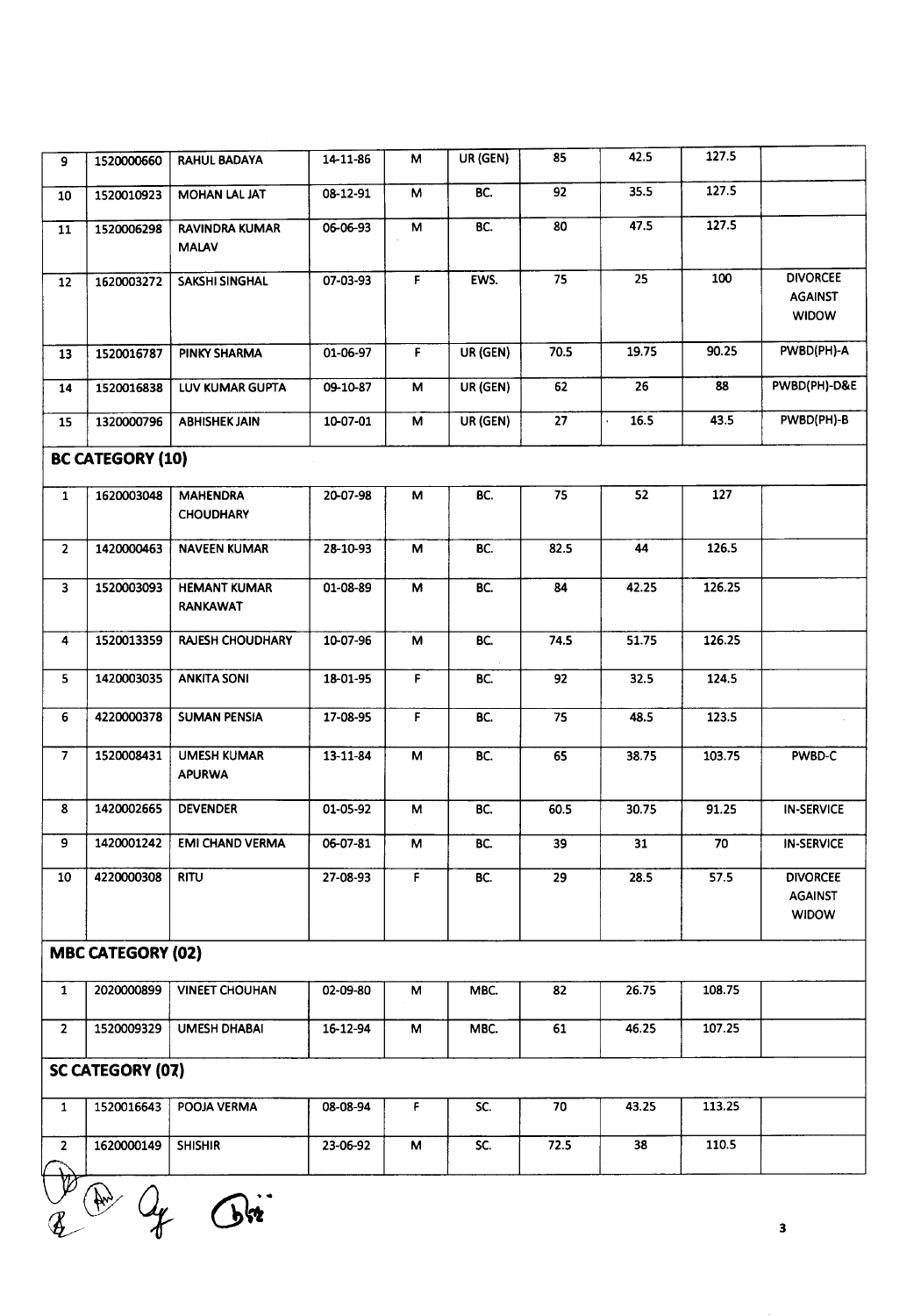| $\overline{\mathbf{3}}$ | 1720002087               | <b>SHIV KUMAR</b><br><b>KAUSHAL</b>   | 01-09-91 | М            | SC.      | 70   | 39                                 | 109    |                   |
|-------------------------|--------------------------|---------------------------------------|----------|--------------|----------|------|------------------------------------|--------|-------------------|
| $\overline{\mathbf{4}}$ | 1520001458               | YASHWANT KUMAR<br><b>KHINCHI</b>      | 02-03-97 | M            | SC.      | 65   | 39.25                              | 104.25 |                   |
| 5                       | 1520022269               | RITIKA LAVADIA                        | 20-05-97 | $\mathsf F$  | SC.      | 66   | 38                                 | 104    |                   |
| 6                       | 1220000750               | <b>DUSHYANT</b><br><b>DIDWANIYA</b>   | 02-12-98 | M            | SC.      | 68   | 35.75                              | 103.75 |                   |
| 7 <sup>7</sup>          | 1520009939               | <b>TANISHQ KUMAR</b>                  | 25-08-99 | М            | SC.      | 82.5 | 21                                 | 103.5  |                   |
|                         | ST CATEGORY (07)         |                                       |          |              |          |      |                                    |        |                   |
| $\mathbf{1}$            | 1520020285               | <b>VIRENDRA MEENA</b>                 | 24-02-94 | М            | ST.      | 51   | 43.75                              | 94.75  |                   |
| $\overline{2}$          | 1520003725               | <b>BHUVNESHWARI</b>                   | 17-09-91 | F.           | ST.      | 54.5 | 37                                 | 91.5   |                   |
| $\mathbf{3}$            | 1520019129               | <b>VIJENDAR KUMAR</b><br><b>MEENA</b> | 04-06-96 | М            | ST.      | 53.5 | 35.5                               | 89     |                   |
| 4                       | 1520023539               | <b>HANUMAN SAHAY</b><br><b>MEENA</b>  | 24-01-95 | м            | ST.      | 54.5 | 34                                 | 88.5   |                   |
| 5                       | 1520005469               | <b>DINESH KUMAR</b><br><b>MEENA</b>   | 16-05-95 | M            | ST.      | 54.5 | 34                                 | 88.5   |                   |
| 6                       | 1520020808               | JYOTI MEENA                           | 17-02-98 | F.           | ST.      | 54.5 | 30.5                               | 85     |                   |
| 7 <sup>7</sup>          | 1520013461               | PURAN MAL MEENA                       | 04-05-95 | M            | ST.      | 44.5 | 29                                 | 73.5   | <b>IN-SERVICE</b> |
|                         | <b>EWS CATEGORY (04)</b> |                                       |          |              |          |      |                                    |        |                   |
| $\mathbf{1}$            | 1520006960               | <b>ABHAY SHARMA</b>                   | 05-10-98 | м            | EWS.     | 83.5 | 41.5                               | 125    |                   |
| $\overline{2}$          | 1720002078               | <b>NAVNEET KUMAR</b><br>GARG          | 18-08-96 | M            | EWS.     | 92   | 32.75                              | 124.75 |                   |
| 3                       | 1820002455               | <b>RAMESH KUMAR</b><br><b>SHARMA</b>  | 30-08-93 | М            | EWS.     | 92.5 | 31.5                               | 124    |                   |
| 4                       | 1520007330               | <b>RUCHI SHARMA</b>                   | 10-05-98 | F.           | EWS.     | 74   | 48.75                              | 122.75 |                   |
|                         | <b>NAME OF COMPANY:</b>  |                                       |          |              |          |      | JAIPUR VIDYUT VITRAN NIGAM LIMITED |        |                   |
|                         |                          | <b>UNRESERVED CATEGORY (54)</b>       |          |              |          |      |                                    |        |                   |
| $\mathbf{1}$            | 1420003122               | NITESH PARASHAR                       | 20-05-92 | М            | UR (GEN) | 87   | 69.25                              | 156.25 |                   |
| $\overline{2}$          | 1520010074               | <b>KRISHAN SHARMA</b>                 | 29-08-94 | М            | BC.      | 99   | 47.5                               | 146.5  |                   |
| $\overline{\mathbf{3}}$ | 1520014530               | <b>DEVENDRA KUMAR</b>                 | 08-10-95 | М            | UR (GEN) | 97.5 | 44                                 | 141.5  |                   |
| $\overline{\mathbf{4}}$ | 1520020671               | PREETI GUPTA                          | 27-07-96 | $\mathbf{F}$ | UR (GEN) | 93.5 | 46.25                              | 139.75 |                   |
| 5 <sub>1</sub>          | 1320001243               | DEVENDRA KUMAR<br><b>YADAV</b>        | 03-07-88 | М            | BC.      | 92.5 | 46.5                               | 139    |                   |
| ᅕ<br><u>\^</u>          | 1520015223               | <b>VIKAS KUMAR</b>                    | 26-02-94 | М            | UR (GEN) | 92   | 46.75                              | 138.75 |                   |

UV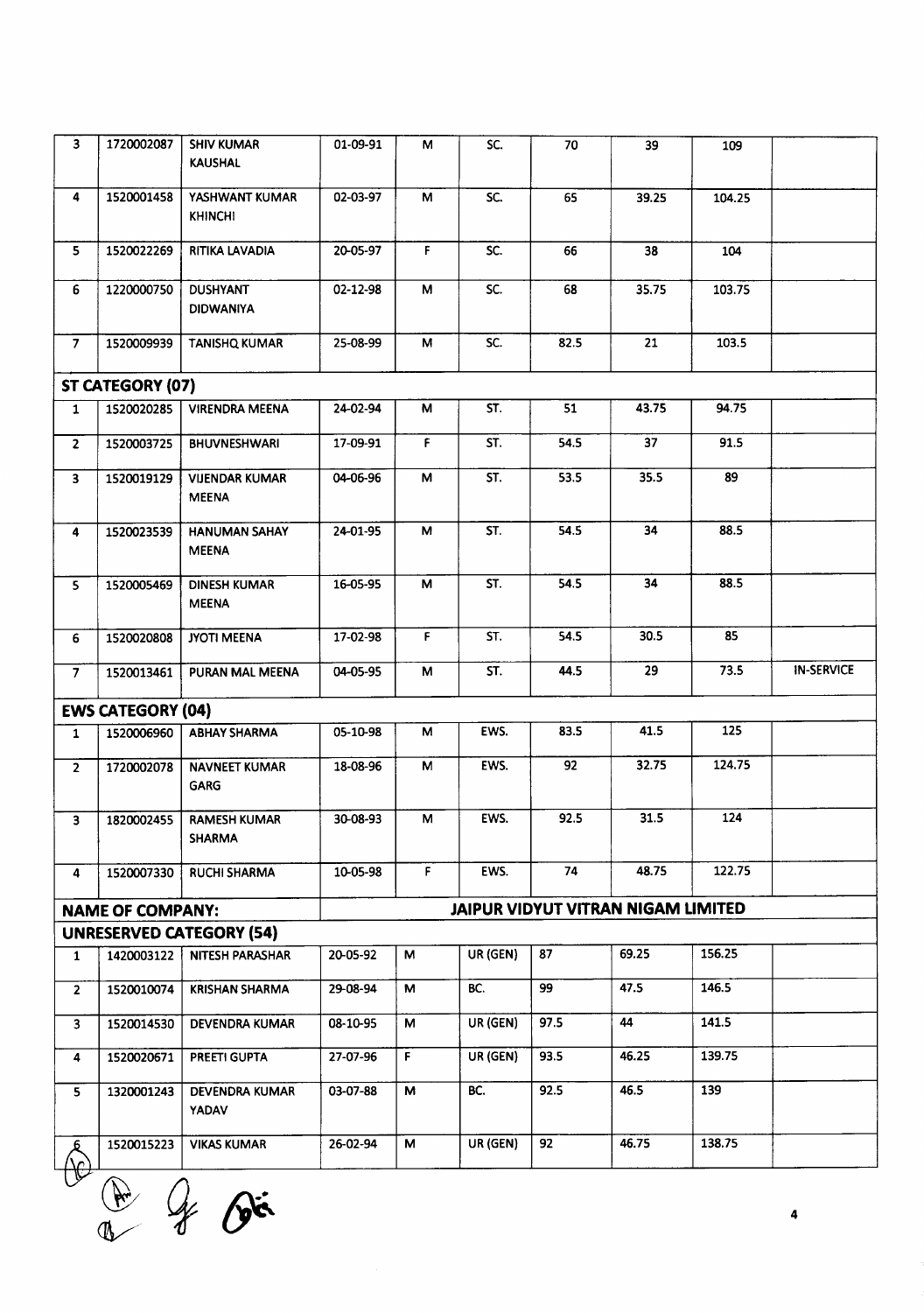| 7  | 1520005374 | <b>GEETANJALI SHARMA</b>               | 10-02-93 | F.          | UR (GEN) | 97.5 | 40.5              | 138    |  |
|----|------------|----------------------------------------|----------|-------------|----------|------|-------------------|--------|--|
| 8  | 1520015489 | <b>RAHUL KUMAR GUPTA</b>               | 03-07-96 | М           | UR (GEN) | 93   | 44.75             | 137.75 |  |
| 9  | 1820002268 | <b>CHETNA PAREEK</b>                   | 21-03-96 | F.          | UR (GEN) | 89.5 | 48                | 137.5  |  |
| 10 | 1520003878 | <b>JYOTI AGARWAL</b>                   | 03-12-99 | $\mathsf F$ | EWS.     | 93.5 | 44                | 137.5  |  |
| 11 | 1520022831 | <b>MANISH</b><br><b>VIJAYVARGIYA</b>   | 15-06-96 | м           | EWS.     | 89.5 | 47.5              | 137    |  |
| 12 | 1520011115 | RITU BHALWAL                           | 07-12-96 | F.          | EWS.     | 89.5 | 47.5              | 137    |  |
| 13 | 1520021041 | <b>NILESH TEMANI</b>                   | 27-09-95 | M           | UR (GEN) | 97.5 | 38.5              | 136    |  |
| 14 | 1520004258 | ASHUTOSH INDORIYA                      | 04-06-91 | М           | UR (GEN) | 95   | 40                | 135    |  |
| 15 | 1520005551 | PIYUSH NEMANI                          | 08-09-82 | М           | UR (GEN) | 97.5 | 37.25             | 134.75 |  |
| 16 | 1720000564 | <b>BHANU PRIYA</b><br><b>SHARMA</b>    | 12-10-94 | F.          | UR (GEN) | 93   | 41.5              | 134.5  |  |
| 17 | 1420003056 | LAKSHYA MAMNANI                        | 04-05-00 | м           | UR (GEN) | 83.  | 51.5              | 134.5  |  |
| 18 | 1420003197 | <b>VIJENDRA SINGH</b><br>SHEKHAWAT     | 10-01-90 | М           | UR (GEN) | 83   | 50.75             | 133.75 |  |
| 19 | 1520013450 | <b>DEEPANSHU JAIN</b>                  | 18-01-94 | м           | UR (GEN) | 87   | 46.5              | 133.5  |  |
| 20 | 1520006608 | <b>ANKIT SAINI</b>                     | 25-05-93 | М           | BC.      | 77.5 | 55.75             | 133.25 |  |
| 21 | 1520020244 | SANJAY SHEKHAWAT                       | 06-12-95 | М           | EWS.     | 86   | 47.25             | 133.25 |  |
| 22 | 1520008031 | <b>JAGDISH CHANDRA</b><br><b>RANWA</b> | 14-04-92 | M           | BC.      | 80   | 52.5              | 132.5  |  |
| 23 | 1520022976 | DEEPALI SHARMA                         | 28-10-94 | F.          | UR (GEN) | 83.5 | 49                | 132.5  |  |
| 24 | 1520008273 | KHUSHBOO BANSAL                        | 20-02-93 | F.          | UR (GEN) | 88   | 44.25             | 132.25 |  |
| 25 |            | 1520020424 SHAILANDRA KUMAR            | 15-08-89 | M           | BC.      | 89.5 | 42.5              | 132    |  |
| 26 | 1520021613 | <b>SUBODH SHARMA</b>                   | 04-04-93 | М           | UR (GEN) | 92.5 | 39.5              | 132    |  |
| 27 | 1520020910 | <b>DEEPAK SINGH</b>                    | 10-05-93 | M           | UR (GEN) | 92.5 | 39.5              | 132    |  |
| 28 | 1620003717 | <b>NITIN LODHA</b>                     | 12-11-93 | M           | UR (GEN) | 101  | 30 <sub>2</sub>   | 131    |  |
| 29 | 1320002359 | <b>OMBIR</b>                           | 14-11-97 | м           | UR (GEN) | 95   | 36                | 131    |  |
| 30 | 1520007496 | <b>DEEPAK SINGH</b>                    | 18-06-80 | М           | UR (GEN) | 96.5 | 34.25             | 130.75 |  |
| 31 | 1520000477 | <b>DHEERAJ SHARMA</b>                  | 04-06-90 | М           | UR (GEN) | 87.5 | 43.25             | 130.75 |  |
| 32 | 1520012534 | SUNIL KUMAR YADAV                      | 05-07-95 | М           | BC.      | 93.5 | 37.25             | 130.75 |  |
| 33 | 1520010844 | <b>RAJA BABU</b>                       | 15-08-96 | M           | UR (GEN) | 95   | $\overline{35.5}$ | 130.5  |  |

 $V_{\widehat{\Lambda}}$ 

 $\label{eq:2.1} \frac{1}{\sqrt{2\pi}}\int_{0}^{\infty} \frac{1}{\sqrt{2\pi}}\int_{0}^{\infty} \frac{1}{\sqrt{2\pi}}\int_{0}^{\infty} \frac{1}{\sqrt{2\pi}}\int_{0}^{\infty} \frac{1}{\sqrt{2\pi}}\int_{0}^{\infty} \frac{1}{\sqrt{2\pi}}\int_{0}^{\infty} \frac{1}{\sqrt{2\pi}}\int_{0}^{\infty} \frac{1}{\sqrt{2\pi}}\int_{0}^{\infty} \frac{1}{\sqrt{2\pi}}\int_{0}^{\infty} \frac{1}{\sqrt{2\pi}}\$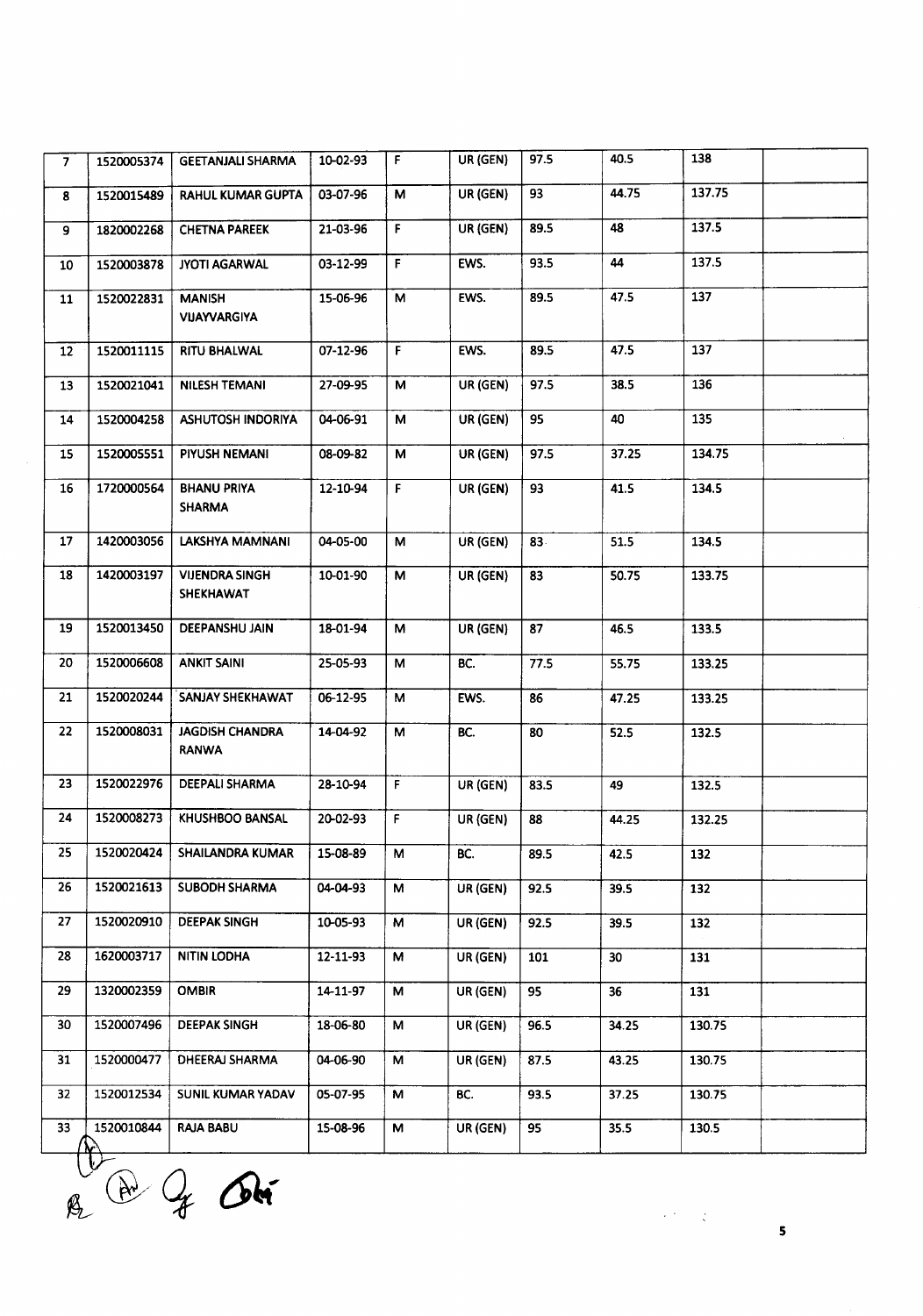| 34 | 1520017324 | <b>JAYANT GOYAL</b>                        | 01-06-91 | M  | UR (GEN) | 85.5 | 44.75 | 130.25 |                                                                                                                                                      |
|----|------------|--------------------------------------------|----------|----|----------|------|-------|--------|------------------------------------------------------------------------------------------------------------------------------------------------------|
| 35 | 1520005850 | <b>RAM CHANDRA</b>                         | 02-01-96 | м  | BC.      | 81.5 | 48.75 | 130.25 |                                                                                                                                                      |
| 36 | 1520011661 | <b>BHARAT YADAV</b>                        | 25-07-93 | М  | BC.      | 90   | 40    | 130    |                                                                                                                                                      |
| 37 | 1820000446 | <b>HIMANI GAUR</b>                         | 03-06-95 | F  | EWS.     | 94   | 36    | 130    |                                                                                                                                                      |
| 38 | 1520015083 | <b>KAJAL GARG</b>                          | 07-05-92 | F. | UR (GEN) | 87.5 | 42.25 | 129.75 |                                                                                                                                                      |
| 39 | 1320000372 | PRATIBHA JAIN                              | 20-06-93 | F  | UR (GEN) | 91   | 38.75 | 129.75 |                                                                                                                                                      |
| 40 | 1720002511 | PAWAN KUMAR<br><b>SUMAN</b>                | 07-06-95 | M  | BC.      | 76.5 | 53.25 | 129.75 |                                                                                                                                                      |
| 41 | 1620003541 | <b>RAHUL BADRI</b><br><b>NARAYAN RATHI</b> | 09-01-91 | M  | UR (GEN) | 80   | 35.5  | 115.5  | PWBD (PH)-D&E<br>[Appointment is<br>subject to<br>verification of<br>Medical<br>Certificate<br>(PWBD<br>Certificate)<br>from competent<br>authority] |
| 42 | 1520008397 | <b>TUSHAR SINGHAL</b>                      | 21-05-97 | M  | UR (GEN) | 72   | 41.75 | 113.75 | PWBD (PH)-B                                                                                                                                          |
| 43 | 1520008901 | <b>DIVYA CHOUDHARY</b>                     | 29-08-94 | F. | UR (GEN) | 79.5 | 32.75 | 112.25 | <b>DIVORCEE</b>                                                                                                                                      |
| 44 | 2020002073 | PRAMILA JOSHI                              | 26-01-89 | F  | UR (GEN) | 66   | 39.25 | 105.25 | <b>DIVORCEE</b><br><b>AGAINST</b><br><b>WIDOW</b>                                                                                                    |
| 45 | 1520021517 | <b>VIJAY LAXMI SHARMA</b>                  | 04-07-94 | F  | UR (GEN) | 70.5 | 34.5  | 105    | <b>DIVORCEE</b><br><b>AGAINST</b><br><b>WIDOW</b>                                                                                                    |
| 46 | 1520013259 | <b>MURALIDHAR</b>                          | 14-01-84 | M  | UR (GEN) | 57.5 | 36.5  | 94     | EX-<br><b>SERVICEMAN</b>                                                                                                                             |
| 47 | 4220000468 | PRIYANKA BISHNOI                           | 29-03-94 | F  | UR (GEN) | 63   | 29.5  | 92.5   | <b>WIDOW</b>                                                                                                                                         |
| 48 | 1520008395 | <b>ABHISHEK GARG</b>                       | 22-09-98 | M  | UR (GEN) | 39.5 | 38.25 | 77.75  | PWBD (PH)-B                                                                                                                                          |
| 49 | 1320000417 | <b>VIPIN GUPTA</b>                         | 12-08-88 | М  | UR (GEN) | 45   | 31.5  | 76.5   | <b>IN-SERVICE</b>                                                                                                                                    |
| 50 | 1520024181 | DHEERENDRA PRATAP<br><b>SINGH</b>          | 07-02-86 | M  | UR (GEN) | 31.5 | 44.75 | 76.25  | EX-<br>SERVICEMAN                                                                                                                                    |
| 51 | 1720003194 | <b>SUNIL KUMAR</b><br><b>TRIPATHI</b>      | 07-07-82 | M  | UR (GEN) | 40.5 | 33    | 73.5   | <b>IN-SERVICE</b>                                                                                                                                    |
| 52 | 1720001126 | <b>SURABHI JAIN</b>                        | 19-03-93 | F. | EWS.     | 47   | 26.25 | 73.25  | <b>WIDOW</b>                                                                                                                                         |
| 53 | 1520001929 | ANJU SINGH                                 | 13-06-87 | F  | UR (GEN) | 37   | 35    | 72     | <b>IN-SERVICE</b>                                                                                                                                    |
| 54 | 1520009456 | ROOPAL KANWAR                              | 28-10-90 | F  | UR (GEN) | 39   | 29.25 | 68.25  | <b>IN-SERVICE</b>                                                                                                                                    |

#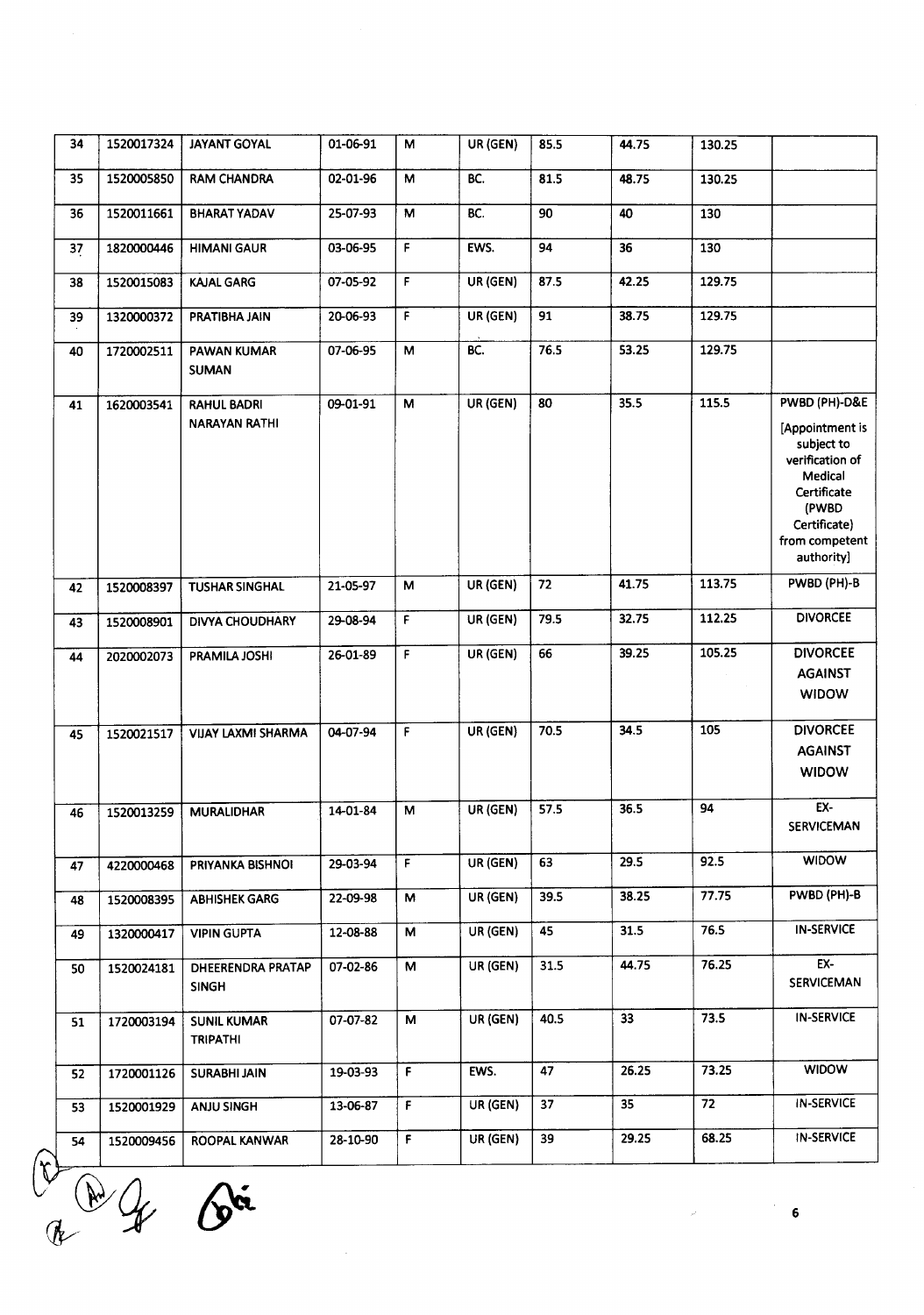| 25.25<br>128.75<br>103.5<br>BC.<br>03-10-97<br>М<br>1320000230<br>SANDEEP KUMAR<br>$\mathbf{1}$<br>128.5<br>48.5<br>80<br>BC.<br>18-10-96<br>м<br>1520008621<br><b>ABHISEK SONI</b><br>$\overline{2}$<br>127<br>43.5<br>BC.<br>83.5<br>07-05-96<br>F<br>1520017403<br><b>SURBHI VERMA</b><br>$\overline{\mathbf{3}}$<br>126<br>95<br>31<br>F<br>BC.<br>20-10-93<br><b>VAISHNAVI SONI</b><br>1520005820<br>4<br>124.5<br>83.5<br>41<br>BC.<br>15-08-97<br>М<br>YOGESH KUMAR<br>1520016813<br>5.<br><b>YADAV</b><br>40.75<br>124.25<br>F<br>BC.<br>83.5<br>19-07-97<br>1620002275<br><b>BHAWNA</b><br>6<br><b>CHOUDHARY</b><br>F<br>BC.<br>45<br>35<br>80<br>$\overline{7}$<br>1720000361<br><b>JYOTI NAGAR</b><br>28-06-88<br><b>AGAINST</b><br><b>WIDOW</b><br>77.75<br>19.75<br>BC.<br>58<br>1320000051<br><b>KAMLESH KUMAR</b><br>11-05-89<br>M<br>8<br>27.5<br>76<br>9<br>1520002463<br>KAILASH CHAND<br>13-07-93<br>BC.<br>48.5<br>М<br><b>YADAV</b><br>EX-<br>1520002992<br><b>TEERTHVEER SINGH</b><br>26.5<br>28<br>54.5<br>10<br>20-09-85<br>м<br>BC.<br>1520002613<br><b>ASHOK KUMAR YADAV</b><br>17-09-86<br>24.5<br>27.75<br>52.25<br>EX-<br>11<br>M<br>BC.<br>2020000730<br><b>SANJAY KUMAR</b><br>14-05-85<br>BC.<br>25.5<br>26.25<br>51.75<br>EX-<br>12<br>M<br>YADAV<br><b>MBC CATEGORY (04)</b><br>$\mathsf F$<br>2020000011<br><b>CHARU GURJAR</b><br>17-12-91<br>87<br>34.75<br>121.75<br>$\mathbf{1}$<br>MBC.<br>$\overline{2}$<br>1520019819<br>67<br>119.5<br><b>GAJENDRA SINGH</b><br>07-08-97<br>м<br>MBC.<br>52.5<br><b>LATALAS</b><br>$\overline{\mathbf{3}}$<br>1720003062<br>01-07-91<br>34.75<br>115.75<br><b>RAMPAL GOCHER</b><br>М<br>MBC.<br>81<br><b>SURENDRA SINGH</b><br>71<br>42.5<br>113.5<br>4<br>1320001836<br>02-05-95<br>M<br>MBC.<br><b>SC CATEGORY (03)</b><br>1720001456<br>SC.<br>73.5<br><b>VIKAS VERMA</b><br>43.5<br>117<br>$\mathbf{1}$<br>15-06-98<br>М<br>114.5<br>$\overline{2}$<br>1520010704<br>PRASADI LAL BAIRWA<br>33<br>13-06-98<br>М<br>SC.<br>81.5<br>$\overline{SC}$ .<br>114<br>F<br>46.5<br>$\mathbf{3}$<br>1520013729<br><b>RAJ LAXMI RAI</b><br>13-11-93<br>67.5<br><b>ST CATEGORY (08)</b><br><b>VISHNU KUMAR</b><br>54<br>48.5<br>102.5<br>1520023556<br>15-07-95<br>M<br>ST.<br>$\mathbf{1}$<br><b>MEENA</b><br>F<br>101.75<br>ST.<br>43.25<br><b>SHARDA MEENA</b><br>04-08-93<br>58.5<br>$\overline{2}$<br>1520009480 | <b>BC CATEGORY (12)</b> |  |  |  |                   |
|------------------------------------------------------------------------------------------------------------------------------------------------------------------------------------------------------------------------------------------------------------------------------------------------------------------------------------------------------------------------------------------------------------------------------------------------------------------------------------------------------------------------------------------------------------------------------------------------------------------------------------------------------------------------------------------------------------------------------------------------------------------------------------------------------------------------------------------------------------------------------------------------------------------------------------------------------------------------------------------------------------------------------------------------------------------------------------------------------------------------------------------------------------------------------------------------------------------------------------------------------------------------------------------------------------------------------------------------------------------------------------------------------------------------------------------------------------------------------------------------------------------------------------------------------------------------------------------------------------------------------------------------------------------------------------------------------------------------------------------------------------------------------------------------------------------------------------------------------------------------------------------------------------------------------------------------------------------------------------------------------------------------------------------------------------------------------------------------------------------------------------------------------------------------------------------------------------------------------------------------------------------------------------------------------------------------------------------------------------------------------------------|-------------------------|--|--|--|-------------------|
|                                                                                                                                                                                                                                                                                                                                                                                                                                                                                                                                                                                                                                                                                                                                                                                                                                                                                                                                                                                                                                                                                                                                                                                                                                                                                                                                                                                                                                                                                                                                                                                                                                                                                                                                                                                                                                                                                                                                                                                                                                                                                                                                                                                                                                                                                                                                                                                          |                         |  |  |  |                   |
|                                                                                                                                                                                                                                                                                                                                                                                                                                                                                                                                                                                                                                                                                                                                                                                                                                                                                                                                                                                                                                                                                                                                                                                                                                                                                                                                                                                                                                                                                                                                                                                                                                                                                                                                                                                                                                                                                                                                                                                                                                                                                                                                                                                                                                                                                                                                                                                          |                         |  |  |  |                   |
|                                                                                                                                                                                                                                                                                                                                                                                                                                                                                                                                                                                                                                                                                                                                                                                                                                                                                                                                                                                                                                                                                                                                                                                                                                                                                                                                                                                                                                                                                                                                                                                                                                                                                                                                                                                                                                                                                                                                                                                                                                                                                                                                                                                                                                                                                                                                                                                          |                         |  |  |  |                   |
|                                                                                                                                                                                                                                                                                                                                                                                                                                                                                                                                                                                                                                                                                                                                                                                                                                                                                                                                                                                                                                                                                                                                                                                                                                                                                                                                                                                                                                                                                                                                                                                                                                                                                                                                                                                                                                                                                                                                                                                                                                                                                                                                                                                                                                                                                                                                                                                          |                         |  |  |  |                   |
|                                                                                                                                                                                                                                                                                                                                                                                                                                                                                                                                                                                                                                                                                                                                                                                                                                                                                                                                                                                                                                                                                                                                                                                                                                                                                                                                                                                                                                                                                                                                                                                                                                                                                                                                                                                                                                                                                                                                                                                                                                                                                                                                                                                                                                                                                                                                                                                          |                         |  |  |  | PWBD (PH)-A       |
|                                                                                                                                                                                                                                                                                                                                                                                                                                                                                                                                                                                                                                                                                                                                                                                                                                                                                                                                                                                                                                                                                                                                                                                                                                                                                                                                                                                                                                                                                                                                                                                                                                                                                                                                                                                                                                                                                                                                                                                                                                                                                                                                                                                                                                                                                                                                                                                          |                         |  |  |  |                   |
|                                                                                                                                                                                                                                                                                                                                                                                                                                                                                                                                                                                                                                                                                                                                                                                                                                                                                                                                                                                                                                                                                                                                                                                                                                                                                                                                                                                                                                                                                                                                                                                                                                                                                                                                                                                                                                                                                                                                                                                                                                                                                                                                                                                                                                                                                                                                                                                          |                         |  |  |  | <b>DIVORCEE</b>   |
|                                                                                                                                                                                                                                                                                                                                                                                                                                                                                                                                                                                                                                                                                                                                                                                                                                                                                                                                                                                                                                                                                                                                                                                                                                                                                                                                                                                                                                                                                                                                                                                                                                                                                                                                                                                                                                                                                                                                                                                                                                                                                                                                                                                                                                                                                                                                                                                          |                         |  |  |  | <b>IN-SERVICE</b> |
|                                                                                                                                                                                                                                                                                                                                                                                                                                                                                                                                                                                                                                                                                                                                                                                                                                                                                                                                                                                                                                                                                                                                                                                                                                                                                                                                                                                                                                                                                                                                                                                                                                                                                                                                                                                                                                                                                                                                                                                                                                                                                                                                                                                                                                                                                                                                                                                          |                         |  |  |  | <b>IN-SERVICE</b> |
|                                                                                                                                                                                                                                                                                                                                                                                                                                                                                                                                                                                                                                                                                                                                                                                                                                                                                                                                                                                                                                                                                                                                                                                                                                                                                                                                                                                                                                                                                                                                                                                                                                                                                                                                                                                                                                                                                                                                                                                                                                                                                                                                                                                                                                                                                                                                                                                          |                         |  |  |  | <b>SERVICEMAN</b> |
|                                                                                                                                                                                                                                                                                                                                                                                                                                                                                                                                                                                                                                                                                                                                                                                                                                                                                                                                                                                                                                                                                                                                                                                                                                                                                                                                                                                                                                                                                                                                                                                                                                                                                                                                                                                                                                                                                                                                                                                                                                                                                                                                                                                                                                                                                                                                                                                          |                         |  |  |  | <b>SERVICEMAN</b> |
|                                                                                                                                                                                                                                                                                                                                                                                                                                                                                                                                                                                                                                                                                                                                                                                                                                                                                                                                                                                                                                                                                                                                                                                                                                                                                                                                                                                                                                                                                                                                                                                                                                                                                                                                                                                                                                                                                                                                                                                                                                                                                                                                                                                                                                                                                                                                                                                          |                         |  |  |  | <b>SERVICEMAN</b> |
|                                                                                                                                                                                                                                                                                                                                                                                                                                                                                                                                                                                                                                                                                                                                                                                                                                                                                                                                                                                                                                                                                                                                                                                                                                                                                                                                                                                                                                                                                                                                                                                                                                                                                                                                                                                                                                                                                                                                                                                                                                                                                                                                                                                                                                                                                                                                                                                          |                         |  |  |  |                   |
|                                                                                                                                                                                                                                                                                                                                                                                                                                                                                                                                                                                                                                                                                                                                                                                                                                                                                                                                                                                                                                                                                                                                                                                                                                                                                                                                                                                                                                                                                                                                                                                                                                                                                                                                                                                                                                                                                                                                                                                                                                                                                                                                                                                                                                                                                                                                                                                          |                         |  |  |  |                   |
|                                                                                                                                                                                                                                                                                                                                                                                                                                                                                                                                                                                                                                                                                                                                                                                                                                                                                                                                                                                                                                                                                                                                                                                                                                                                                                                                                                                                                                                                                                                                                                                                                                                                                                                                                                                                                                                                                                                                                                                                                                                                                                                                                                                                                                                                                                                                                                                          |                         |  |  |  |                   |
|                                                                                                                                                                                                                                                                                                                                                                                                                                                                                                                                                                                                                                                                                                                                                                                                                                                                                                                                                                                                                                                                                                                                                                                                                                                                                                                                                                                                                                                                                                                                                                                                                                                                                                                                                                                                                                                                                                                                                                                                                                                                                                                                                                                                                                                                                                                                                                                          |                         |  |  |  |                   |
|                                                                                                                                                                                                                                                                                                                                                                                                                                                                                                                                                                                                                                                                                                                                                                                                                                                                                                                                                                                                                                                                                                                                                                                                                                                                                                                                                                                                                                                                                                                                                                                                                                                                                                                                                                                                                                                                                                                                                                                                                                                                                                                                                                                                                                                                                                                                                                                          |                         |  |  |  |                   |
|                                                                                                                                                                                                                                                                                                                                                                                                                                                                                                                                                                                                                                                                                                                                                                                                                                                                                                                                                                                                                                                                                                                                                                                                                                                                                                                                                                                                                                                                                                                                                                                                                                                                                                                                                                                                                                                                                                                                                                                                                                                                                                                                                                                                                                                                                                                                                                                          |                         |  |  |  |                   |
|                                                                                                                                                                                                                                                                                                                                                                                                                                                                                                                                                                                                                                                                                                                                                                                                                                                                                                                                                                                                                                                                                                                                                                                                                                                                                                                                                                                                                                                                                                                                                                                                                                                                                                                                                                                                                                                                                                                                                                                                                                                                                                                                                                                                                                                                                                                                                                                          |                         |  |  |  |                   |
|                                                                                                                                                                                                                                                                                                                                                                                                                                                                                                                                                                                                                                                                                                                                                                                                                                                                                                                                                                                                                                                                                                                                                                                                                                                                                                                                                                                                                                                                                                                                                                                                                                                                                                                                                                                                                                                                                                                                                                                                                                                                                                                                                                                                                                                                                                                                                                                          |                         |  |  |  |                   |
|                                                                                                                                                                                                                                                                                                                                                                                                                                                                                                                                                                                                                                                                                                                                                                                                                                                                                                                                                                                                                                                                                                                                                                                                                                                                                                                                                                                                                                                                                                                                                                                                                                                                                                                                                                                                                                                                                                                                                                                                                                                                                                                                                                                                                                                                                                                                                                                          |                         |  |  |  |                   |
|                                                                                                                                                                                                                                                                                                                                                                                                                                                                                                                                                                                                                                                                                                                                                                                                                                                                                                                                                                                                                                                                                                                                                                                                                                                                                                                                                                                                                                                                                                                                                                                                                                                                                                                                                                                                                                                                                                                                                                                                                                                                                                                                                                                                                                                                                                                                                                                          |                         |  |  |  |                   |
|                                                                                                                                                                                                                                                                                                                                                                                                                                                                                                                                                                                                                                                                                                                                                                                                                                                                                                                                                                                                                                                                                                                                                                                                                                                                                                                                                                                                                                                                                                                                                                                                                                                                                                                                                                                                                                                                                                                                                                                                                                                                                                                                                                                                                                                                                                                                                                                          |                         |  |  |  |                   |
|                                                                                                                                                                                                                                                                                                                                                                                                                                                                                                                                                                                                                                                                                                                                                                                                                                                                                                                                                                                                                                                                                                                                                                                                                                                                                                                                                                                                                                                                                                                                                                                                                                                                                                                                                                                                                                                                                                                                                                                                                                                                                                                                                                                                                                                                                                                                                                                          |                         |  |  |  |                   |

 $\omega^{(1)}$  and  $\omega^{(2)}$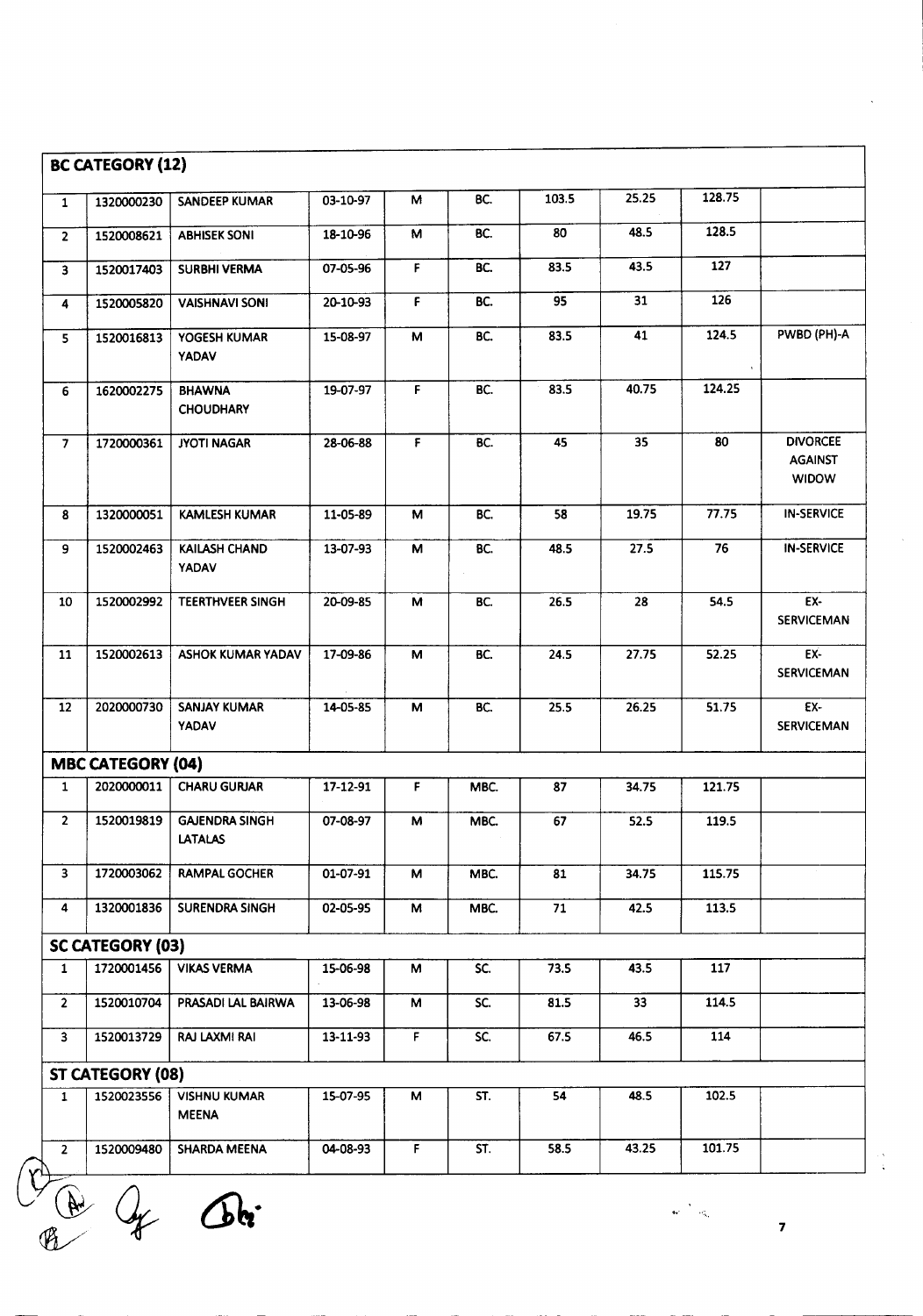| 3              | 1520012563               | <b>CHANDER PRAKASH</b><br><b>KOTHIWALA</b> | 11-02-96   | м  | ST.          | 65.5 | 34.5                              | 100    |             |
|----------------|--------------------------|--------------------------------------------|------------|----|--------------|------|-----------------------------------|--------|-------------|
| 4              | 1320001984               | RAVI KUMAR MEENA                           | 20-09-98   | м  | ST.          | 69.5 | 29                                | 98.5   |             |
| 5.             | 1720003389               | <b>HARI OM MEENA</b>                       | 05-05-89   | м  | ST.          | 63.5 | 34                                | 97.5   |             |
| 6.             | 1520017083               | <b>KRISHNA KANT</b><br><b>MEENA</b>        | 03-09-99   | М  | ST.          | 60.5 | 36.5                              | 97     |             |
| $\overline{7}$ | 1820002243               | <b>MEDHA MEENA</b>                         | 29-09-98   | F. | ST.          | 63.5 | 32.75                             | 96.25  |             |
| 8              | 1520019703               | <b>KARTIK JINDAL</b>                       | 12-04-98   | М  | ST.          | 63.5 | 31.5                              | 95     |             |
|                | <b>EWS CATEGORY (09)</b> |                                            |            |    |              |      |                                   |        |             |
| $\mathbf{1}$   | 1320001662               | <b>PAWAN KUMAR</b>                         | 02-08-96   | М  | EWS.         | 80   | 49                                | 129    |             |
| $\mathbf{2}$   | 1520017002               | <b>ATUL GOYAL</b>                          | 08-02-93   | М  | EWS.         | 79.5 | 47.5                              | 127    |             |
| $\mathbf{3}$   | 1320002008               | <b>RAUNAK KUMAR</b><br><b>GUPTA</b>        | 01-10-96   | М  | EWS.         | 90.5 | 36.25                             | 126.75 |             |
| 4              | 1520002414               | <b>SAROJ THAWARIA</b>                      | 02-03-89   | F  | EWS.         | 95   | 31                                | 126    |             |
| 5              | 1520013294               | <b>VISHNU KUMAR</b><br><b>SHARMA</b>       | 15-10-91   | м  | EWS.         | 97.5 | 28.5                              | 126    |             |
| 6              | 1520024467               | <b>HUKAM SINGH</b><br>SHEKHAWAT            | 05-01-92   | M  | EWS.         | 92.5 | 32.75                             | 125.25 |             |
| $\overline{7}$ | 1520012569               | POONAM GUPTA                               | 14-05-92   | F. | EWS.         | 82   | 43.25                             | 125.25 |             |
| 8              | 1420000615               | <b>JETHARAM PAREEK</b>                     | 06-04-94   | M  | EWS.         | 84   | 41.25                             | 125.25 |             |
| 9              | 1520000003               | <b>DEEPAK JAIN</b>                         | 20-11-83   | м  | EWS.         | 43.5 | 26                                | 69.5   | PWBD (PH)-B |
|                | <b>NAME OF COMPANY:</b>  |                                            |            |    |              |      | AJMER VIDYUT VITRAN NIGAM LIMITED |        |             |
|                |                          | <b>UNRESERVED CATEGORY (15)</b>            |            |    |              |      |                                   |        |             |
|                |                          | 1 2020001554 ARPITA DANI                   | $24-02-97$ |    | $F$ UR (GEN) | 89.5 | 47.25                             | 136.75 |             |
| $\overline{2}$ | 1220002382               | <b>NARAYAN BIYAN!</b>                      | 01-07-92   | М  | EWS.         | 96   | 40                                | 136    |             |
| 3              | 1520015680               | <b>HONEY GOYAL</b>                         | 24-08-99   | М  | UR (GEN)     | 95   | 40.25                             | 135.25 |             |
| 4              | 1220002035               | <b>RAHUL TIWARI</b>                        | 26-10-93   | M  | UR (GEN)     | 100  | 34.5                              | 134.5  |             |
| 5 <sub>1</sub> | 1520019629               | <b>RAMESH CHANDRA</b><br><b>PATWARI</b>    | 18-08-85   | М  | UR (GEN)     | 103  | 31.25                             | 134.25 |             |
| 6              | 1220000156               | NARESH DALWANI                             | 11-10-85   | M  | UR (GEN)     | 96   | 38.25                             | 134.25 |             |
| 7 <sup>7</sup> | 1520010061               | <b>SUMIT SHARMA</b>                        | 25-06-00   | М  | EWS.         | 83   | 48.75                             | 131.75 |             |
| 8              | 1520001037               | <b>MAHAVEER PRASAD</b>                     | 26-08-96   | м  | UR (GEN)     | 84   | 47.5                              | 131.5  |             |
| 9              | 1520022375               | <b>GANESHA RAM</b>                         | 05-06-96   | М  | BC.          | 79.5 | 49.5                              | 129    |             |

 $W_{\odot}$  .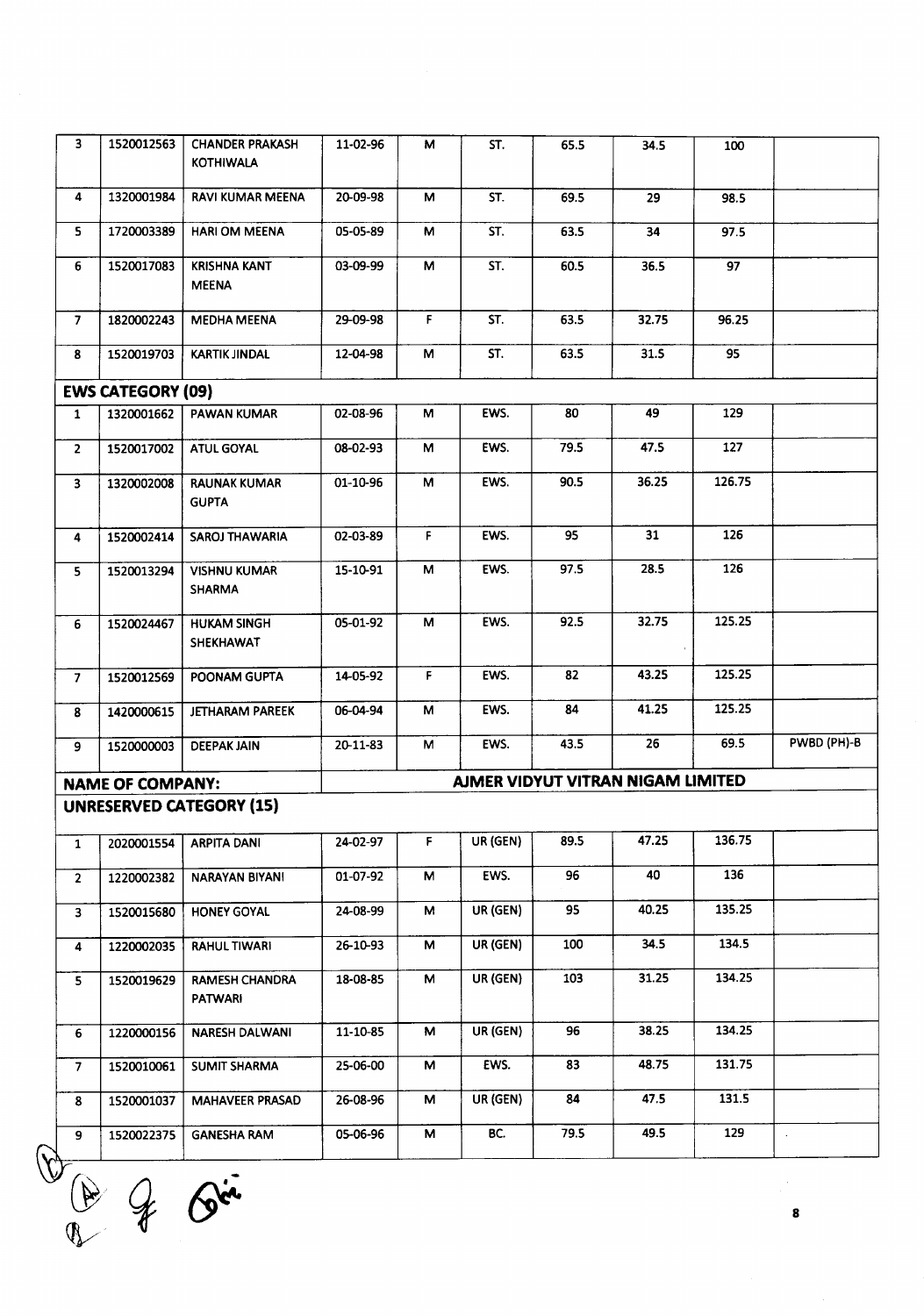11 1520007397 NAMAN PALIWAL 18-07-89 <sup>M</sup> EWS. 90 38.5 128.5 12 1220001689 SONAl SHARMA 15-06-93 <sup>F</sup> UR(GEN) 72.5 40 112.5 PWBD (PH)-A 13 2020002116 KRATI DANG 29-04-90 <sup>F</sup> UR (GEN) 39 32.25 71.25 WIDOW 14 1220000723 DEEPIKAGARG 03-08-81 F EWS. 41.5 28 69.5 WIDOW 15 1620000001 lOKESH KUMAR 03-08-96 M UR(GEN) 35 30.25 65.25 PWBD (PH)-B JINDAl **BC CATEGORY (12)** 1 1220001954 DIXITA SHARMA 13-09-94 F Be. 95.5 26.75 122.25 2 1520024648 BHAGYA SHREESAINI 06-03-98 F Be. 75.5 46.25 121.75 3 | 1920000111 | SHALU | 21-08-93 | F | BC. | 87.5 | 32.75 | 120.25 4 | 1820001872 | MAHIPAL SINGH | 10-06-86 | M | BC. | 63.5 | 27.25 | 90.75 | IN-SERVICE 5 | 1520002095 | GHANSHYAM | 07-07-90 | M | BC. | 58 | 23.25 | 81.25 | IN-SERVICE 6 | 1820002582 | DINESH KUMAR | 02-07-93 | M | BC. | 50.5 | 28.5 | 79 | IN-SERVICE KUMAWAT 7 |1320002027 | KAPILNEHRA | 10-07-83 | M | BC. | 37.5 | 32 | 69.5 | EX-**SERVICEMAN** 8 1520014235 SUNil KUMAR 10-03-88 M Be. 41.5 22.75 64.25 EX-SERVICEMAN 9 | 1520000856 | POOJA KUMARI | 08-06-93 | F | BC. | 33.5 | 30.25 | 63.75 | DIVORCEE AGAINST WIDOW 10 1820001385 MAHENDAR KUMAR 18-06-83 M Be. 31 29.75 60.75 EX-SERVICEMAN 11 1520008393 JITENDRA KUMAR 15-02-91 M Be. 25 28.5 53.5 PWBD(PH)-B YADAV or 12 | 1820000842 | RAMNIWAS | 03-07-84 | M | BC. | 24.5 | 28 | 52.5 | EX-SERVICEMAN **MBC CATEGORY (03)** 1 1520000377 MANISHA AWANA 08-02-89 F MBe. 75 37.25 112.25 2 | 1520019167 | MUKESH CHAND | 07-07-96 | M | MBC. | 67.5 | 43.5 | 111 GURJAR 3 | 1220002362 | JASRAJ | 25-12-89 | M | MBC. | 44.5 | 35 | 79.5 | iN-SERVICE  $\sqrt{2}$ @>

 $Q_{\alpha}$ 

10 1520017418 SHWETA BANSAL 21-10-96 <sup>F</sup> UR (GEN) 87.5 41.25 128.75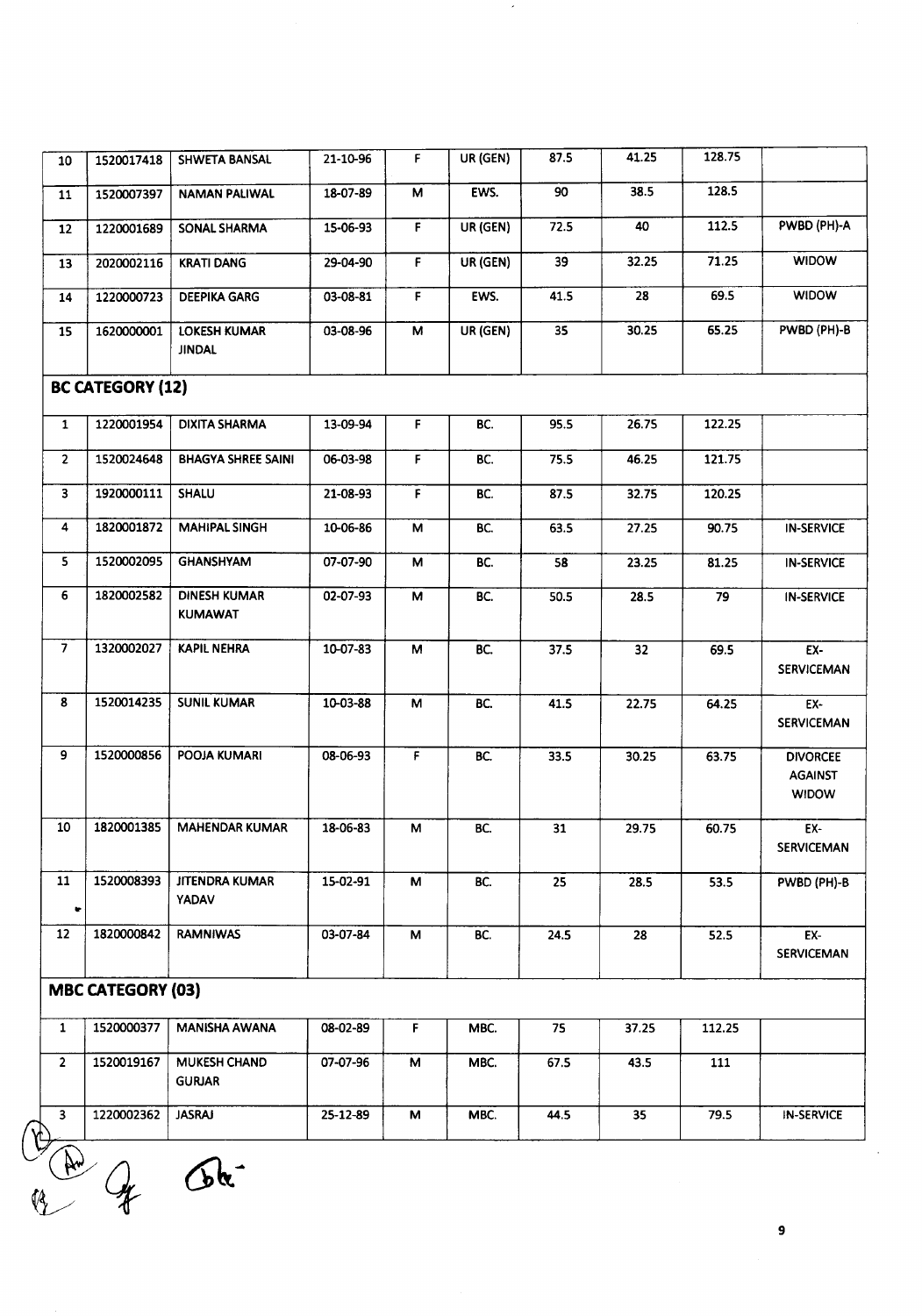|                         |                         |                                                              |          |             |               |      |                 | $\label{eq:R1} \frac{1}{\left(1-\frac{1}{2}\right)}\leq \frac{1}{\sqrt{N}}\sum_{i=1}^N\frac{1}{\left(1-\frac{1}{2}\right)}\,.$ |                                |
|-------------------------|-------------------------|--------------------------------------------------------------|----------|-------------|---------------|------|-----------------|--------------------------------------------------------------------------------------------------------------------------------|--------------------------------|
| $\mathbb{Q}$            | $\frac{1}{4}$           | $\mathcal{D}$                                                |          |             |               |      |                 |                                                                                                                                |                                |
| 8                       | 1520009528              | <b>KAMLESH KUMAR</b><br><b>MEENA</b>                         | 07-12-95 | M           | ST.<br>$\sim$ | 52   | 37.5            | 89.5                                                                                                                           |                                |
| 7                       | 1520010259              | <b>RAKESH MEENA</b>                                          | 27-08-93 | м           | ST.           | 53   | 36.75           | 89.75                                                                                                                          |                                |
| 6                       | 1820003188              | SUNIL KUMAR MEENA                                            | 02-04-91 | М           | ST.           | 64.5 | 26.25           | 90.75                                                                                                                          |                                |
| 5                       | 1520003033              | <b>SURESH KUMAR</b><br><b>MEENA</b>                          | 05-07-95 | М           | ST.           | 59.5 | 33.25           | 92.75                                                                                                                          |                                |
| 4                       | 1520019839              | KHUSHBOO MEENA                                               | 03-04-01 | $\mathsf F$ | ST.           | 64.5 | 29              | 93.5                                                                                                                           |                                |
| 3                       | 1520013888              | <b>VIBHOR DABLA</b>                                          | 27-02-96 | М           | ST.           | 46.5 | 47.75           | 94.25                                                                                                                          |                                |
| $\overline{2}$          | 1520013417              | <b>MAYUR PANWAR</b>                                          | 13-11-98 | M           | ST.           | 77   | 30              | 107                                                                                                                            |                                |
| $\mathbf{1}$            | 1520021731              | <b>AAVIDHATA</b><br><b>ADHISHTHATA</b><br><b>AAKASHREEOM</b> | 02-05-95 | м           | ST.           | 87.5 | 25.25           | 112.75                                                                                                                         |                                |
|                         | <b>ST CATEGORY (14)</b> |                                                              |          |             |               |      |                 |                                                                                                                                |                                |
| 13                      | 1520019348              | <b>NEELAM JARWAL</b>                                         |          |             |               |      |                 |                                                                                                                                | <b>AGAINST</b><br><b>WIDOW</b> |
| 12                      |                         |                                                              | 07-06-91 | F           | SC.           | 31   | 33.25           | 64.25                                                                                                                          | <b>DIVORCEE</b>                |
|                         | 1520016246              | <b>SUNIL KUMAR</b>                                           | 20-05-95 | M           | SC.           | 72.5 | 35.75           | 108.25                                                                                                                         |                                |
| 11                      | 1520005282              | <b>VINOD GULZARI LAL</b><br><b>DINESH JEENGAR</b>            | 02-04-96 | M           | SC.           | 77   | 32 <sub>2</sub> | 109                                                                                                                            |                                |
| 10                      | 1520024798              | <b>MOHANPURIYA</b>                                           | 26-07-91 | М           | SC.           | 70.5 | 39.75           | 110.25                                                                                                                         |                                |
| 9                       | 2020001979              | <b>GAJENDRA KUMAR</b>                                        | 02-01-98 | М           | SC.           | 81.5 | 29.25           | 110.75                                                                                                                         |                                |
| 8                       | 1720000765              | <b>HIMANI VERMA</b>                                          | 27-01-94 | F.          | SC.           | 75   | 36.25           | 111.25                                                                                                                         |                                |
| $\overline{7}$          | 1220001684              | <b>KESHAV VERMA</b>                                          | 08-05-00 | M           | SC.           | 72   | 40.75           | 112.75                                                                                                                         |                                |
| 6                       | 1820002613              | <b>NARENDRA KUMAR</b><br><b>NIRWAN</b>                       | 13-03-87 | M           | SC.           | 81   | 32 <sub>2</sub> | 113                                                                                                                            |                                |
| 5.                      | 1220001721              | PANKAJ PANWAR                                                | 19-11-95 | М           | SC.           | 86   | 28.25           | 114.25                                                                                                                         |                                |
| 4                       | 1520012915              | <b>MOHIT CHOUHAN</b>                                         | 01-01-93 | M           | SC.           | 81.5 | 36.25           | 117.75                                                                                                                         |                                |
| $\overline{\mathbf{3}}$ | 1520025006              | LITESH KUMAR                                                 | 19-02-91 | М           | SC.           | 93.5 | 27              | 120.5                                                                                                                          |                                |
| $\overline{2}$          | 2020001138              | <b>DIMPLE SOLANKI</b>                                        | 27-06-97 | $\mathsf F$ | SC.           | 81   | 41              | 122                                                                                                                            |                                |
| $\mathbf{1}$            | 1220002484              | <b>GARIMA KUMARI</b>                                         | 23-04-95 | F           | SC.           | 85   | 43.5            | 128.5                                                                                                                          |                                |

 $\hat{\boldsymbol{\beta}}$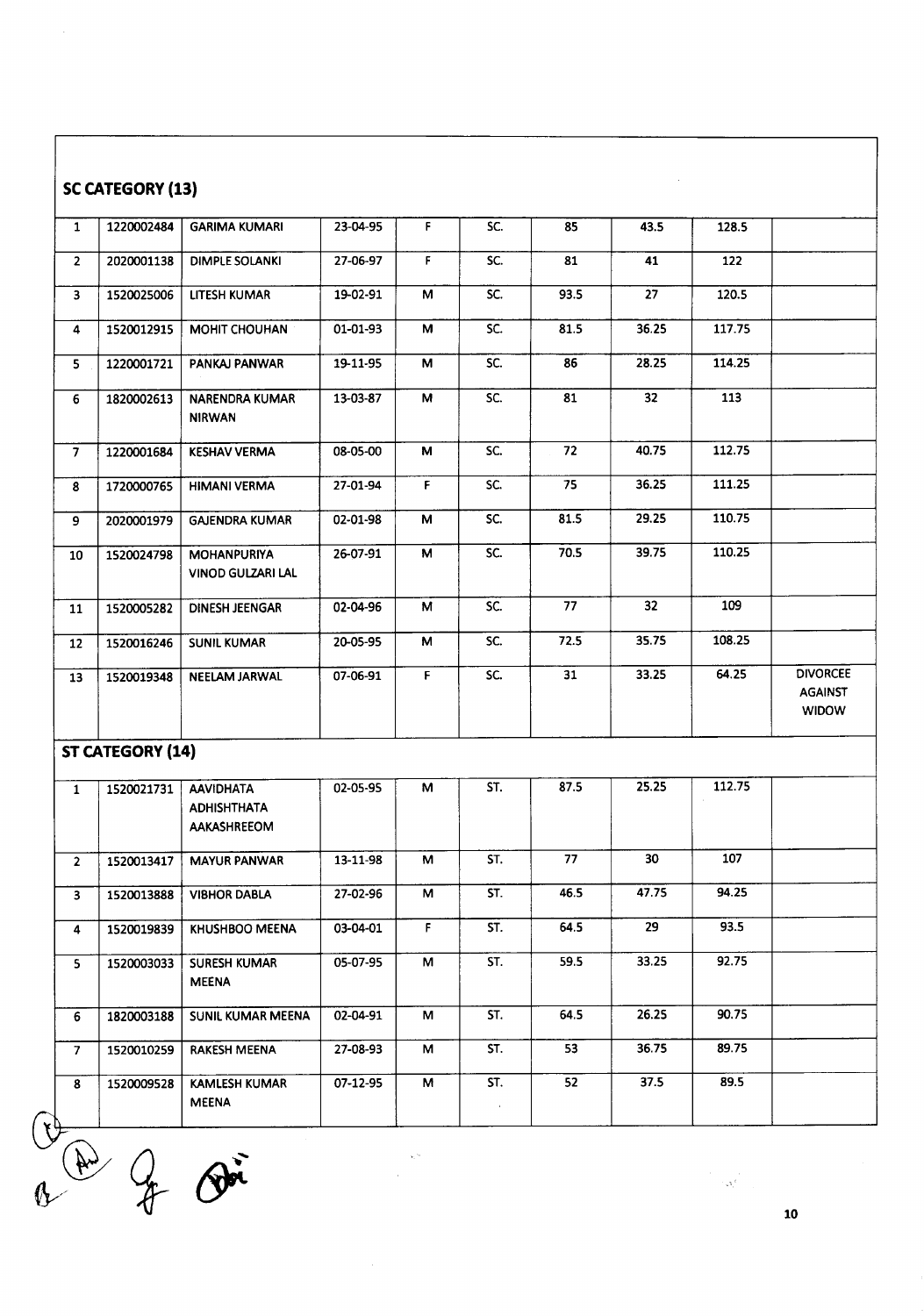| 1820002490<br>1520015968<br>1520003466<br>1520008760<br>1720003413<br><b>EWS CATEGORY (06)</b><br>1820001088<br>1520024272<br>1820000020<br>1620000615<br>1520005392<br>1520016513<br><b>NAME OF COMPANY:</b> | SANGEETA MEENA<br><b>RAMPATI MEENA</b><br>PARMESH CHAND<br><b>MEENA</b><br><b>SANJAY MEENA</b><br><b>NANDITA MEENA</b><br><b>ANKIT SHARMA</b><br><b>VAIBHAV JAIN</b><br><b>ASHISH AGRAWAL</b><br><b>AKHIL SHARMA</b><br><b>RAGHAV KUMAR</b><br>SHAKSHI SHARMA<br><b>UNRESERVED CATEGORY (21)</b> | 10-08-94<br>06-06-99<br>14-01-98<br>30-09-92<br>08-08-93<br>07-10-96<br>16-07-90<br>02-07-96<br>13-10-93<br>28-04-92<br>15-04-96 | F.<br>$\mathsf F$<br>M<br>м<br>F.<br>M<br>М<br>м<br>M<br>М<br>F. | ST.<br>ST.<br>ST.<br>ST.<br>ST.<br>EWS.<br>EWS.<br>EWS.<br>EWS.<br>EWS.<br>EWS. | 51.5<br>49.5<br>51<br>59<br>48.5<br>72.5<br>87<br>82.5<br>85<br>75<br>65.5 | 35.75<br>37.75<br>36<br>27.75<br>37<br>54.75<br>40<br>43.5<br>40.75<br>50.25<br>39.75 | 87.25<br>87.25<br>87<br>86.75<br>85.5<br>127.25<br>127<br>126<br>125.75<br>125.25<br>105.25 |                      |
|---------------------------------------------------------------------------------------------------------------------------------------------------------------------------------------------------------------|--------------------------------------------------------------------------------------------------------------------------------------------------------------------------------------------------------------------------------------------------------------------------------------------------|----------------------------------------------------------------------------------------------------------------------------------|------------------------------------------------------------------|---------------------------------------------------------------------------------|----------------------------------------------------------------------------|---------------------------------------------------------------------------------------|---------------------------------------------------------------------------------------------|----------------------|
|                                                                                                                                                                                                               |                                                                                                                                                                                                                                                                                                  |                                                                                                                                  |                                                                  |                                                                                 |                                                                            |                                                                                       |                                                                                             |                      |
|                                                                                                                                                                                                               |                                                                                                                                                                                                                                                                                                  |                                                                                                                                  |                                                                  |                                                                                 |                                                                            |                                                                                       |                                                                                             |                      |
|                                                                                                                                                                                                               |                                                                                                                                                                                                                                                                                                  |                                                                                                                                  |                                                                  |                                                                                 |                                                                            |                                                                                       |                                                                                             |                      |
|                                                                                                                                                                                                               |                                                                                                                                                                                                                                                                                                  |                                                                                                                                  |                                                                  |                                                                                 |                                                                            |                                                                                       |                                                                                             |                      |
|                                                                                                                                                                                                               |                                                                                                                                                                                                                                                                                                  |                                                                                                                                  |                                                                  |                                                                                 |                                                                            |                                                                                       |                                                                                             |                      |
|                                                                                                                                                                                                               |                                                                                                                                                                                                                                                                                                  |                                                                                                                                  |                                                                  |                                                                                 |                                                                            |                                                                                       |                                                                                             |                      |
|                                                                                                                                                                                                               |                                                                                                                                                                                                                                                                                                  |                                                                                                                                  |                                                                  |                                                                                 |                                                                            |                                                                                       |                                                                                             |                      |
|                                                                                                                                                                                                               |                                                                                                                                                                                                                                                                                                  |                                                                                                                                  |                                                                  |                                                                                 |                                                                            |                                                                                       |                                                                                             |                      |
|                                                                                                                                                                                                               |                                                                                                                                                                                                                                                                                                  |                                                                                                                                  |                                                                  |                                                                                 |                                                                            |                                                                                       |                                                                                             |                      |
|                                                                                                                                                                                                               |                                                                                                                                                                                                                                                                                                  |                                                                                                                                  |                                                                  |                                                                                 |                                                                            |                                                                                       |                                                                                             |                      |
|                                                                                                                                                                                                               |                                                                                                                                                                                                                                                                                                  |                                                                                                                                  |                                                                  |                                                                                 |                                                                            |                                                                                       |                                                                                             | <b>OUTSTANDING</b>   |
|                                                                                                                                                                                                               |                                                                                                                                                                                                                                                                                                  |                                                                                                                                  |                                                                  |                                                                                 |                                                                            |                                                                                       |                                                                                             | <b>SPORTS PERSON</b> |
|                                                                                                                                                                                                               |                                                                                                                                                                                                                                                                                                  |                                                                                                                                  |                                                                  | JODHPUR VIDYUT VITRAN NIGAM LIMITED                                             |                                                                            |                                                                                       |                                                                                             |                      |
|                                                                                                                                                                                                               |                                                                                                                                                                                                                                                                                                  |                                                                                                                                  |                                                                  |                                                                                 |                                                                            |                                                                                       |                                                                                             |                      |
| 1920000024                                                                                                                                                                                                    | <b>SUMAN</b>                                                                                                                                                                                                                                                                                     | 10-10-95                                                                                                                         | F.                                                               | BC.                                                                             | 97                                                                         | 48.5                                                                                  | 145.5                                                                                       |                      |
| 2020000012                                                                                                                                                                                                    | <b>SUMIT BISHNOI</b>                                                                                                                                                                                                                                                                             | 06-02-97                                                                                                                         | М                                                                | BC.                                                                             | 95.5                                                                       | 48                                                                                    | 143.5                                                                                       |                      |
| 1820002947                                                                                                                                                                                                    | <b>SAILESH KUMAR</b><br><b>SHARMA</b>                                                                                                                                                                                                                                                            | 01-08-94                                                                                                                         | м                                                                | UR (GEN)                                                                        | 99                                                                         | 44.25                                                                                 | 143.25                                                                                      |                      |
| 1420003200                                                                                                                                                                                                    | <b>MUKESH KUMAR</b>                                                                                                                                                                                                                                                                              | 05-03-95                                                                                                                         | M                                                                | BC.                                                                             | 75.5                                                                       | 66.5                                                                                  | 142                                                                                         |                      |
| 1420003528                                                                                                                                                                                                    | RAHUL AGARWAL                                                                                                                                                                                                                                                                                    | 13-05-96                                                                                                                         | М                                                                | EWS.                                                                            | 101.5                                                                      | 39.75                                                                                 | 141.25                                                                                      |                      |
| 1420003193                                                                                                                                                                                                    | <b>MANOJ KUMAR</b>                                                                                                                                                                                                                                                                               | 10-07-91                                                                                                                         | M                                                                | BC.                                                                             | 85.5                                                                       | 55.5                                                                                  | 141                                                                                         |                      |
| 1220002431                                                                                                                                                                                                    | KULDEEP SOLANKI                                                                                                                                                                                                                                                                                  | 11-01-92                                                                                                                         | M                                                                | UR (GEN)                                                                        | 82                                                                         | 53.5                                                                                  | 135.5                                                                                       |                      |
| 1420003107                                                                                                                                                                                                    | <b>DHARM PAL</b>                                                                                                                                                                                                                                                                                 | 12-05-95                                                                                                                         | М                                                                | SC.                                                                             | 79.5                                                                       | 55.5                                                                                  | 135                                                                                         |                      |
| 1420003403                                                                                                                                                                                                    | NAWRATAN SHARMA                                                                                                                                                                                                                                                                                  | 29-01-92                                                                                                                         | М                                                                | UR (GEN)                                                                        | 96.5                                                                       | 38.25                                                                                 | 134.75                                                                                      |                      |
| 1620001554                                                                                                                                                                                                    | <b>ABHISHEK SONI</b>                                                                                                                                                                                                                                                                             | 20-10-92                                                                                                                         | M                                                                | BC.                                                                             | 83                                                                         | 50.75                                                                                 | 133.75                                                                                      |                      |
| 1520013277                                                                                                                                                                                                    | <b>BHUMIKA SHARMA</b>                                                                                                                                                                                                                                                                            | 19-11-92                                                                                                                         | $\mathsf F$                                                      | UR (GEN)                                                                        | 82                                                                         | 46.5                                                                                  | 128.5                                                                                       |                      |
| 1520024662                                                                                                                                                                                                    | APURVA AGARWAL                                                                                                                                                                                                                                                                                   | 20-11-97                                                                                                                         | $\mathsf F$                                                      | UR (GEN)                                                                        | 75.5                                                                       | 52                                                                                    | 127.5                                                                                       |                      |
|                                                                                                                                                                                                               |                                                                                                                                                                                                                                                                                                  |                                                                                                                                  |                                                                  |                                                                                 |                                                                            |                                                                                       |                                                                                             |                      |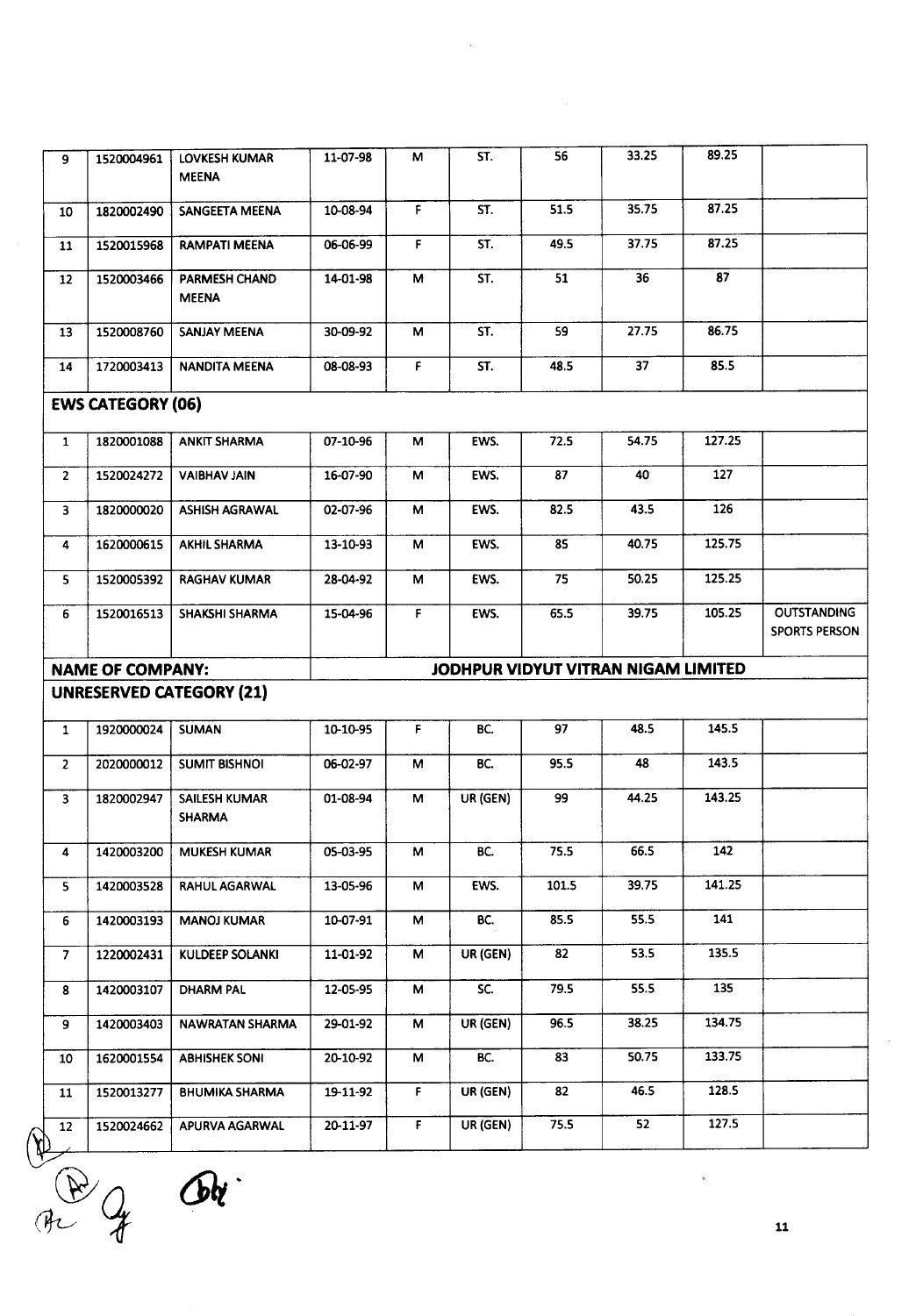| 13                      | 1520008122               | <b>AVNEET KAUR</b>                     | 02-07-96       | F.                      | UR (GEN) | 85   | 42    | 127             |                                                   |
|-------------------------|--------------------------|----------------------------------------|----------------|-------------------------|----------|------|-------|-----------------|---------------------------------------------------|
| 14                      | 1620000166               | <b>SMITA RAWAT</b>                     | 04-10-84       | F.                      | UR (GEN) | 78.5 | 47.75 | 126.25          |                                                   |
| 15                      | 1620004255               | <b>DEEPIKA</b>                         | 25-12-90       | F                       | EWS.     | 73.5 | 28.75 | 102.25          | <b>DIVORCEE</b><br><b>AGAINST</b><br><b>WIDOW</b> |
| 16                      | 1620001097               | <b>RAKESH HUDDA</b>                    | 11-07-83       | M                       | UR (GEN) | 58.5 | 33.25 | 91.75           | EX-<br><b>SERVICEMAN</b>                          |
| 17                      | 1420002087               | <b>CHANDRA KUMAR</b><br><b>PUROHIT</b> | 04-07-85       | $\overline{\mathsf{M}}$ | UR (GEN) | 37.5 | 35.75 | 73.25           | <b>IN-SERVICE</b>                                 |
| 18                      | 1620001761               | AJEET SINGH SARAN                      | 07-08-84       | М                       | UR (GEN) | 37   | 31    | 68              | EX-<br><b>SERVICEMAN</b>                          |
| 19                      | 1620004189               | <b>SHRWAN SINGH</b><br><b>CHOUHAN</b>  | 07-09-87       | M                       | UR (GEN) | 33.5 | 25.5  | 59              | EX-<br><b>SERVICEMAN</b>                          |
| 20                      | 1520008396               | SHOBHIT SINGHAL                        | 05-05-98       | M                       | UR (GEN) | 38.5 | 19    | 57.5            | PWBD (PH)-B                                       |
| 21                      | 1520008388               | <b>GITESH SHARMA</b>                   | 10-05-94       | M                       | UR (GEN) | 27.5 | 16.25 | 43.75           | PWBD (PH)-B                                       |
|                         | <b>BC CATEGORY (10)</b>  |                                        |                |                         |          |      |       |                 |                                                   |
| $\mathbf{1}$            | 1420002693               | <b>BAJRAG LAL ROJH</b>                 | 08-07-96       | М                       | BC.      | 90   | 43.75 | 133.75          |                                                   |
| $\overline{2}$          | 1620001582               | <b>VAIBHAV SHARMA</b>                  | 19-09-98       | M                       | BC.      | 83   | 48.75 | 131.75          |                                                   |
| $\overline{\mathbf{3}}$ | 1620000074               | <b>VINOD PANWAR</b>                    | 28-08-94       | M                       | BC.      | 82.5 | 45.5  | 128             |                                                   |
| 4                       | 1220001800               | <b>JAI SINGH KHAROL</b>                | 22-01-99       | М                       | BC.      | 93.5 | 33.75 | 127.25          |                                                   |
| 5                       | 1820002487               | NEELAM CHOUDHARY                       | 30-04-93       | F.                      | BC.      | 82   | 44.25 | 126.25          |                                                   |
| 6                       | 1420003515               | <b>SONU SUTHAR</b>                     | 12-03-95       | F                       | BC.      | 87   | 39    | 126             |                                                   |
| $\overline{7}$          | 1520016834               | <b>MANDEEP POONIA</b>                  | 05-09-96       | M                       | BC.      | 79   | 30.25 | 109.25          | PWBD (PH)-C                                       |
| $\overline{\mathbf{8}}$ |                          | 1820003056 NEHA PRAJAPAT               | $21 - 12 - 95$ | F.                      | BC       | 58.5 | 35.5  | $\overline{94}$ | <b>DIVORCEE</b><br><b>AGAINST</b><br><b>WIDOW</b> |
| 9                       | 1620003404               | <b>SOHAN LAL</b>                       | 31-12-86       | M                       | BC.      | 25   | 29    | 54              | EX-<br><b>SERVICEMAN</b>                          |
| 10                      | 2020000350               | <b>RAMENDRA SINGH</b>                  | 16-12-87       | M                       | BC.      | 27.5 | 18.25 | 45.75           | EX-<br><b>SERVICEMAN</b>                          |
|                         | <b>MBC CATEGORY (02)</b> |                                        |                |                         |          |      |       |                 |                                                   |
| $\mathbf{1}$            | 2020000675               | <b>AKASH GURJAR</b>                    | 01-09-96       | М                       | MBC.     | 67.5 | 50.25 | 117.75          |                                                   |
| $\overline{2}$          | 1520015959               | <b>MAHENDRA SINGH</b><br><b>GURJAR</b> | 08-12-96       | М                       | MBC.     | 62.5 | 46.75 | 109.25          |                                                   |
|                         |                          |                                        |                |                         |          |      |       |                 |                                                   |